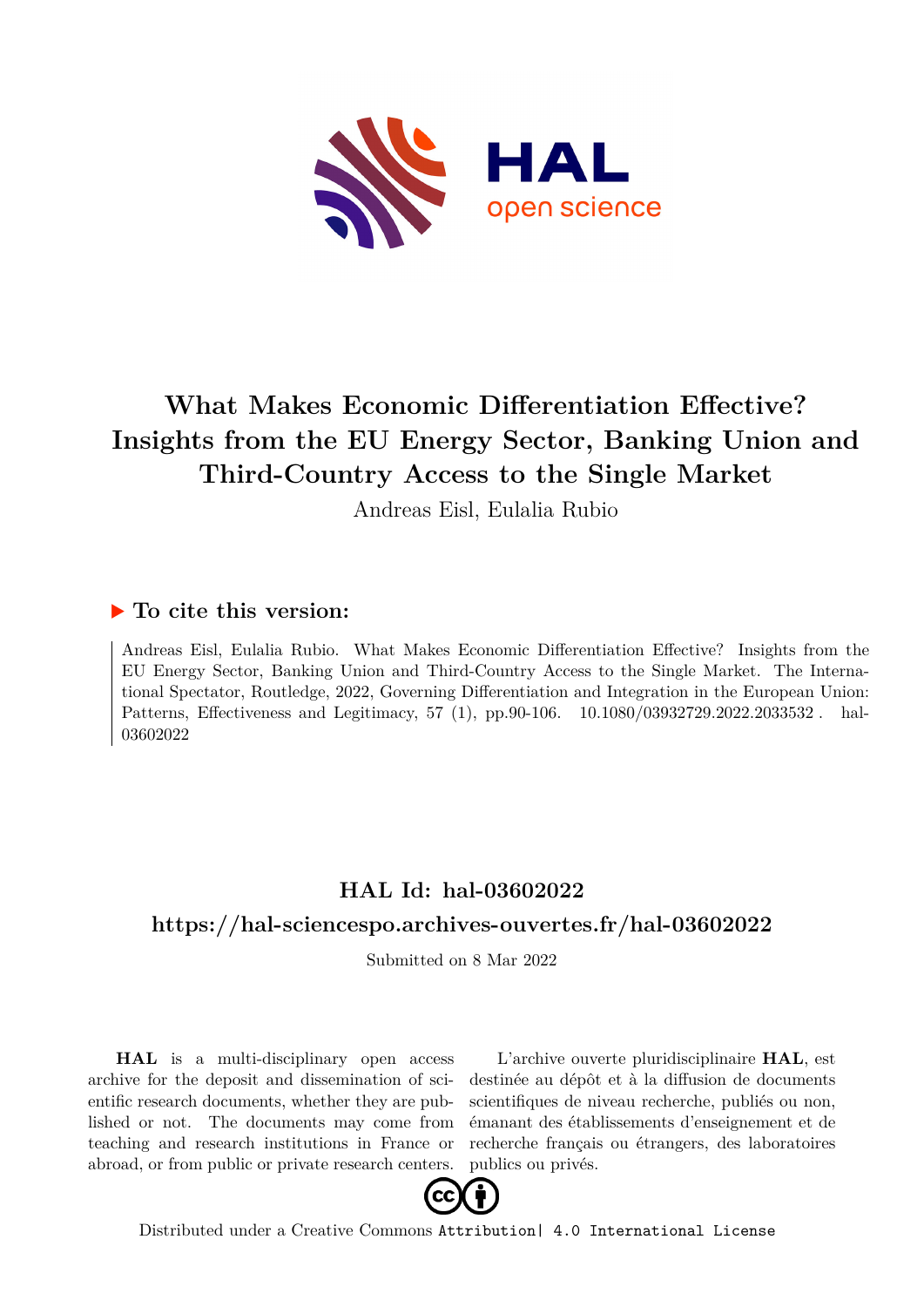



**ISSN: (Print) (Online) Journal homepage:<https://www.tandfonline.com/loi/rspe20>**

# **What Makes Economic Differentiation Effective? Insights from the EU Energy Sector, Banking Union and Third-Country Access to the Single Market**

**Andreas Eisl & Eulalia Rubio**

**To cite this article:** Andreas Eisl & Eulalia Rubio (2022) What Makes Economic Differentiation Effective? Insights from the EU Energy Sector, Banking Union and Third-Country Access to the Single Market, The International Spectator, 57:1, 90-106, DOI: [10.1080/03932729.2022.2033532](https://www.tandfonline.com/action/showCitFormats?doi=10.1080/03932729.2022.2033532)

**To link to this article:** <https://doi.org/10.1080/03932729.2022.2033532>

© 2022 The Author(s). Published by Informa UK Limited, trading as Taylor & Francis Group.



Published online: 07 Mar 2022.

[Submit your article to this journal](https://www.tandfonline.com/action/authorSubmission?journalCode=rspe20&show=instructions)  $\mathbb{Z}$ 



[View related articles](https://www.tandfonline.com/doi/mlt/10.1080/03932729.2022.2033532)  $\mathbb{Z}$ 



[View Crossmark data](http://crossmark.crossref.org/dialog/?doi=10.1080/03932729.2022.2033532&domain=pdf&date_stamp=2022-03-07)<sup>C</sup>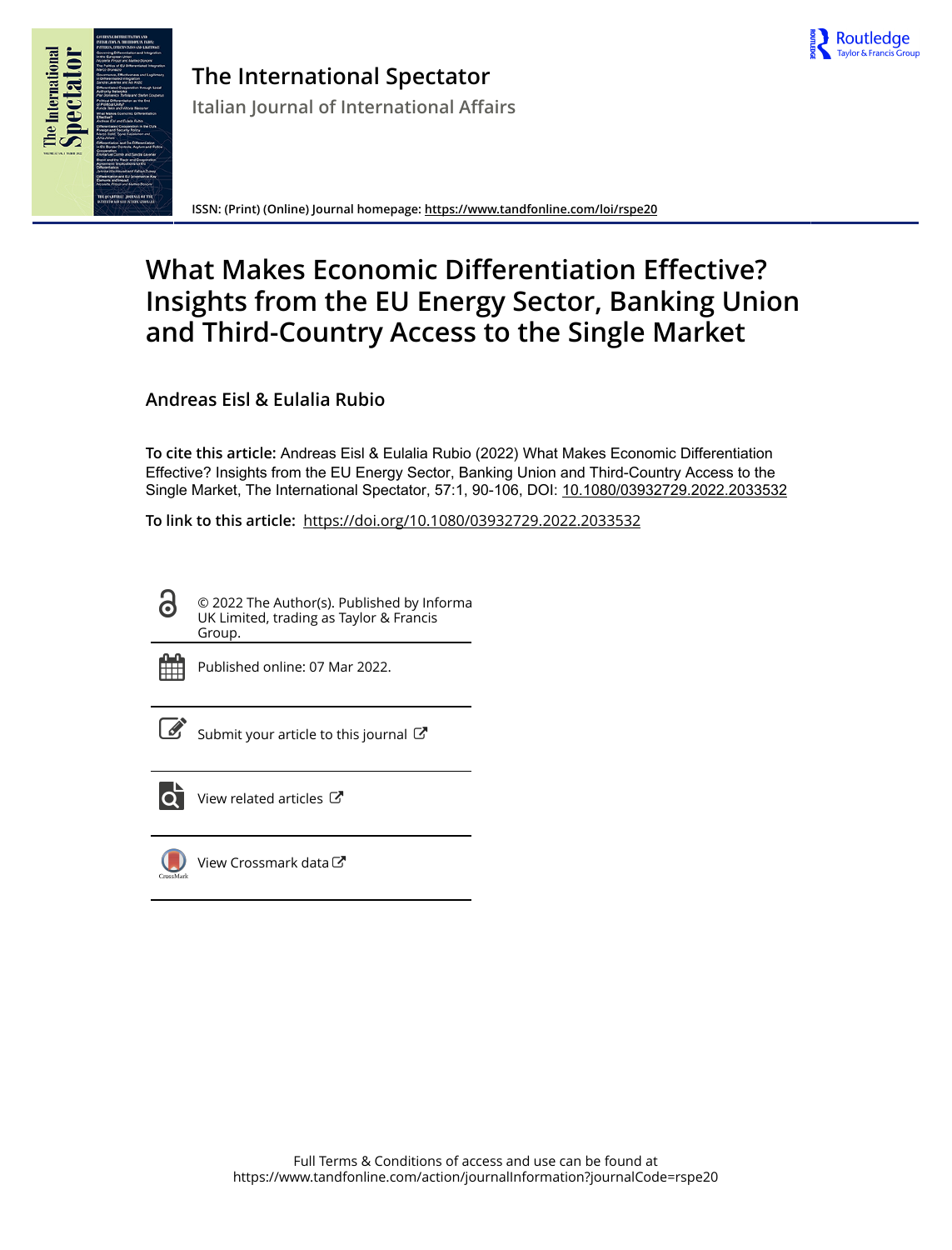RESEARCH ARTICLE



**EXP** Routledge

**a** OPEN ACCESS **a** Check for updates

# **What Makes Economic Differentiation Effective? Insights from the EU Energy Sector, Banking Union and Third-Country Access to the Single Market**

Andreas Eisl<sup>a,[b](#page-2-0)</sup> and Eulalia Rubio<sup>b</sup>

<span id="page-2-0"></span><sup>a</sup>Sciences Po, Paris; <sup>b</sup>Jacques Delors Institute, Paris

#### **ABSTRACT**

Few studies so far have analysed the effectiveness of differentiation in EU policies. This is surprising given the importance and permanence of many differentiated arrangements, for example in EU economic policy. Insights from three studies on differentiation in the energy sector, the financial sector and third-country access to Single Market highlight the importance of institutional factors. EU economic differentiated arrangements tend to be more effective when: (i) there is a good 'fit' between the institutional design and the policy objectives; (ii) there are mechanisms to adapt them over time; and (iii) there are institutional provisions to prevent or mitigate negative side effects for the Union as a whole.

**KEYWORDS** 

European Union; differentiation; economic policy; effectiveness

<span id="page-2-3"></span><span id="page-2-1"></span>The issue of differentiation has traditionally been analysed through the lens of the 'grand theories' of European integration (see Schimmelfennig and Winzen [2019\)](#page-18-0). Most research has focused on explaining the conditions under which member states opt for or against differentiation, or analyse its consequences for the whole EU, that is, its possible centripetal or centrifugal effects (see Kölliker [2001;](#page-17-0) Winzen and Schimmelfennig [2016;](#page-18-1) Schimmelfennig [2018\)](#page-18-2). In contrast, there has been little academic interest in analysing whether existing differentiated arrangements work well. This lack of attention to the effectiveness of differentiation is surprising. Despite much discussion about centripetal and centrifugal effects, empirical reality shows that differentiated solutions have a tendency to persist over time once they are created. Even in cases where differentiation is only conceived as a temporary step and intended to progressively cover all of the Union (such as the Economic and Monetary Union [EMU]), in practice this rarely happens. Path dependence plays a crucial role in this regard. As Frank Schimmelfennig [\(2020](#page-18-3), 8) explains: "If prior integration has put states on two different paths, sunk costs and endogenous interdependence may propel states onto divergent integration trajectories and increase the costs of changing paths". As a result, differentiated governance has become an established feature in many EU areas.

<span id="page-2-2"></span>Against this backdrop, it is particularly pertinent to explore under what conditions differentiated policies are effective. This confronts us, however, with various conceptual and methodological challenges. First, while the notion of 'effectiveness' is widely used in various disciplines, it does not have any clear and commonly agreed meaning. Second, differentiated arrangements are very heterogeneous. The 'classic'

**CONTACT** Andreas Eisl  $\bowtie$  eisl@delorsinstitute.eu  $\bowtie$  [@AndreasEisl](http://twitter.com/AndreasEisl)

© 2022 The Author(s). Published by Informa UK Limited, trading as Taylor & Francis Group.

This is an Open Access article distributed under the terms of the Creative Commons Attribution License (http://creativecommons.org/licenses/ by/4.0/), which permits unrestricted use, distribution, and reproduction in any medium, provided the original work is properly cited.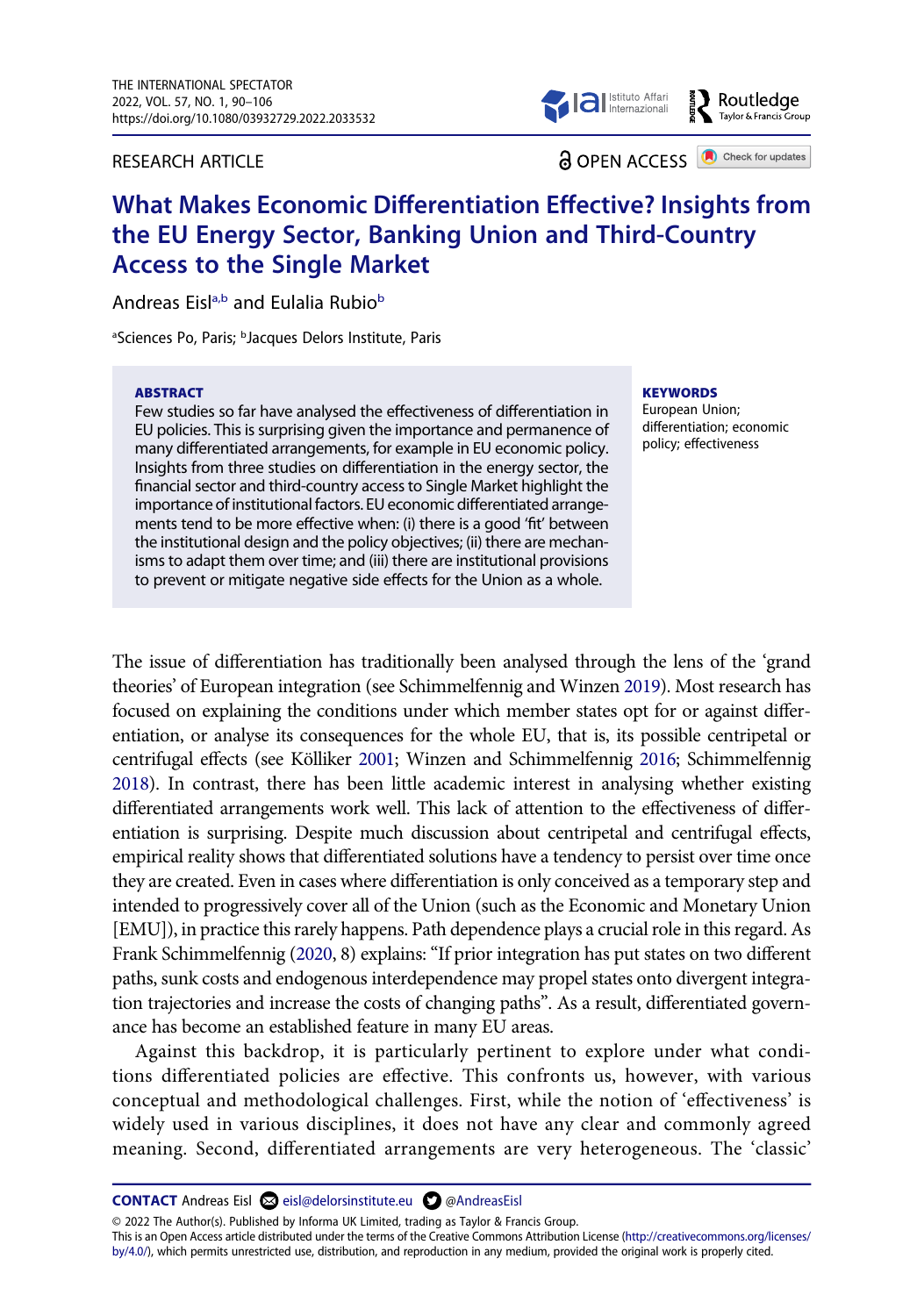literature (for example, Schimmelfennig and Winzen [2018](#page-18-2)) defines them as formal arrangements established within a reduced number of member states (internal differentiation) or allowing EU rules to be legally valid in certain non-member states (external differentiation). A recent strand of literature, however, expands the notion of differentiation to include more 'informal' modalities of differentiated cooperation within member states and even sub-national authority networks insofar as the latter allow for a non-homogeneous participation of sub-national authorities in the venues where EU policies are designed and implemented (Tortola and Couperus [2020\)](#page-18-4). This broad definition of differentiation, which we endorse in this article, offers a more comprehensive vision of differentiated dynamics but also makes it more difficult to identify common factors affecting the effectiveness of differentiated integration.

<span id="page-3-5"></span>A way of reducing this heterogeneity is by narrowing the analysis to differentiated initiatives developed in the same EU policy area. This is the approach taken by this article. In particular, we aim to compare the effectiveness of various differentiated arrangements currently in place in EU economic policy and formulate some tentative institutional hypotheses to explain variation in their performance. To do so, we draw on the empirical findings of three studies conducted in the framework of the Horizon 2020 EU IDEA research project analysing the effectiveness of differentiation in the energy sector (Franza *et al*. [2021\)](#page-17-1), the financial sector (Mack [2020\)](#page-18-5) and the provision of third-country access to the Single Market (Eisl [2020](#page-17-2)).<sup>1</sup> The advantage of considering these three studies is that they adopt a rather similar approach to the study of 'effectiveness', partly based on the conceptual framework proposed by Sandra Lavenex and Ivo Križić ([2019](#page-18-6)).

<span id="page-3-4"></span><span id="page-3-3"></span><span id="page-3-2"></span><span id="page-3-1"></span>The article is structured as follows. The next section reviews prior studies linking differentiation and policy effectiveness, and identifies a number of shortcomings in conceptualising effectiveness. The following section explains why a narrow goal-attainment approach is unfit to analyse the performance of differentiated arrangements and proposes a broader approach, which takes into account unintended effects and the performance of a policy over time. The third section presents the three studies under analysis, assessing the functioning of differentiated arrangements in the energy sector (Franza *et al*. [2021\)](#page-17-1), the financial sector (Mack [2020\)](#page-18-5) and the provision of access to the Single Market to third countries (Eisl [2020](#page-17-2)). For each study, we present the differentiated organisations or arrangements under analysis and the authors' findings regarding the factors influencing their effectiveness. The next section discusses the findings of the three studies and explores under what institutional conditions EU economic differentiated integration is effective. We argue that arrangements are more effective when: (i) there is a good 'fit' between their institutional design and objectives; (ii) there are institutional mechanisms to adapt the arrangements' objectives and instruments over time; and (iii) there are institutional provisions to mitigate or prevent negative side effects for the EU as a whole. This is followed by a conclusion, summarising the article, discussing its limitations and providing suggestions for future research.

<span id="page-3-0"></span><sup>1</sup> The three studies were conducted in the context of the Horizon 2020 project EU IDEA (Integration and Differentiation for Effectiveness and Accountability): [www.euidea.eu.](http://www.euidea.eu)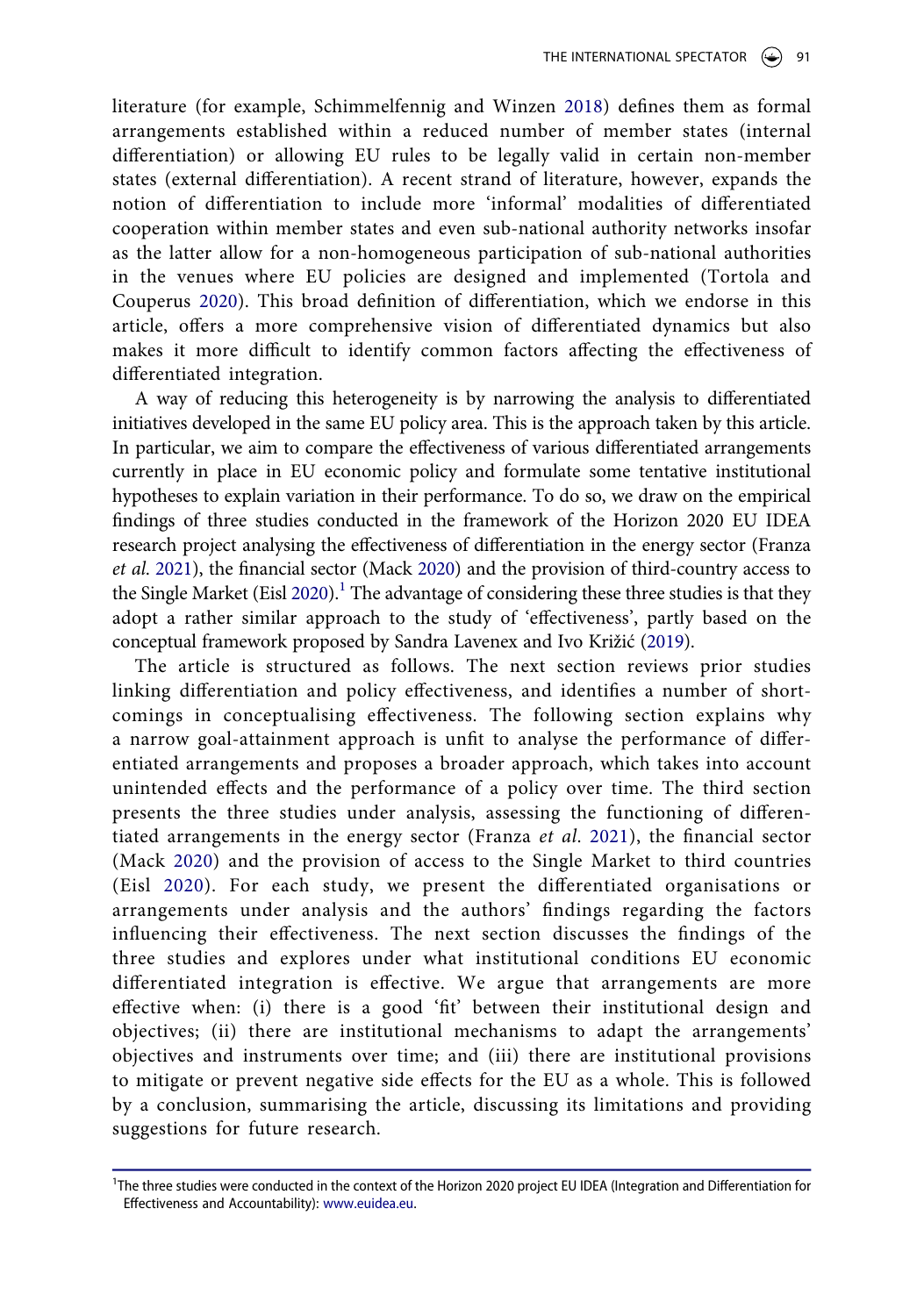## **The missing link between differentiation and policy effectiveness**

<span id="page-4-2"></span>To our knowledge, there are only very few studies that explicitly engage with the relationship between differentiated integration and policy effectiveness, conducted by Cristian Frommelt ([2017](#page-17-3)) and Asya Zhelyazkova [\(2014\)](#page-18-7). Frommelt analyses the functioning and effectiveness of the European Economic Area  $(EEA)<sup>2</sup>$  defining effectiveness as rule homogeneity, which is achieved "by consistent selection, timely and complete incorporation and correct application of EEA relevant EU legislation by the EEA EFTA states"[3](#page-4-1) (Frommelt [2017,](#page-17-3) 7). To assess the conditions of effective external differentiated integration, the study distinguishes between policy-related factors, country-related factors and institutional factors. The analysis mainly focuses on testing country-related explanatory factors, such as the administrative capacity of the EEA EFTA states to transpose EU laws and their economic interdependence with the EU, and policy-related explanatory factors, such as the salience attached to a specific EU act as well as the institutional compatibility of an EU act with the EEA's two-pillar structure. However, Frommelt also identifies some institutional factors affecting the EEA's effectiveness. In particular, he contends that the more formal access to EU policy-shaping EEA EFTA states have (something that may differ depending on the policy area) and the more resources, autonomy and expertise to monitor the enforcement of EU rules the EEA EFTA institutions have, the higher the EEA's effectiveness (136-7).

<span id="page-4-3"></span>Zhelyazkova [\(2014](#page-18-7)) investigates the extent to which differentiation affects the national conformity with EU legislation. She compares the level of national compliance with ten EU directives adopted in the period 2001-2004 by member states that participate fully, selectively or that do not participate at all in EU initiatives in the field of asylum and immigration. Zhelyazkova finds that selective participants (opting-in countries) show more conformity with EU laws than countries not participating at all (opting-out countries). However, there remains a gap in terms of EU law incorporation between fully integrated member states and selective participants. Zhelyazkova [\(2014,](#page-18-7) 743) provides two tentative explanations to explain this gap. First, selectively participating countries are less sensitive to the cost of noncompliance (for example, reputational costs from the Commission's infringement procedures) than fully participating countries. Second, "domestic opposition to policy implementation on EU conformity is stronger for selective participants" (733). This is because national governments in fully participating countries could use Brussels as a scapegoat to ensure compliance with EU policies that are undesirable for some political actors, but a government in an opting-in member state cannot do so if it had the flexibility not to participate in the first place. These hypotheses point towards country-specific factors influencing policy effectiveness in differentiated integration arrangements.

The two studies focus on very different types of differentiated arrangements and identify different conditions of effective differentiated integration. What they have in common, however, is a similar understanding of 'policy effectiveness'. Both studies define effectiveness as the effective enforcement of EU-level rules at the national

<span id="page-4-0"></span><sup>&</sup>lt;sup>2</sup>The EEA includes the EU27 and the three non-EU countries Norway, Iceland and Liechtenstein.<br><sup>3</sup>EETA stands for the European Esse Trade Association.

<span id="page-4-1"></span><sup>&</sup>lt;sup>3</sup> EFTA stands for the European Free Trade Association.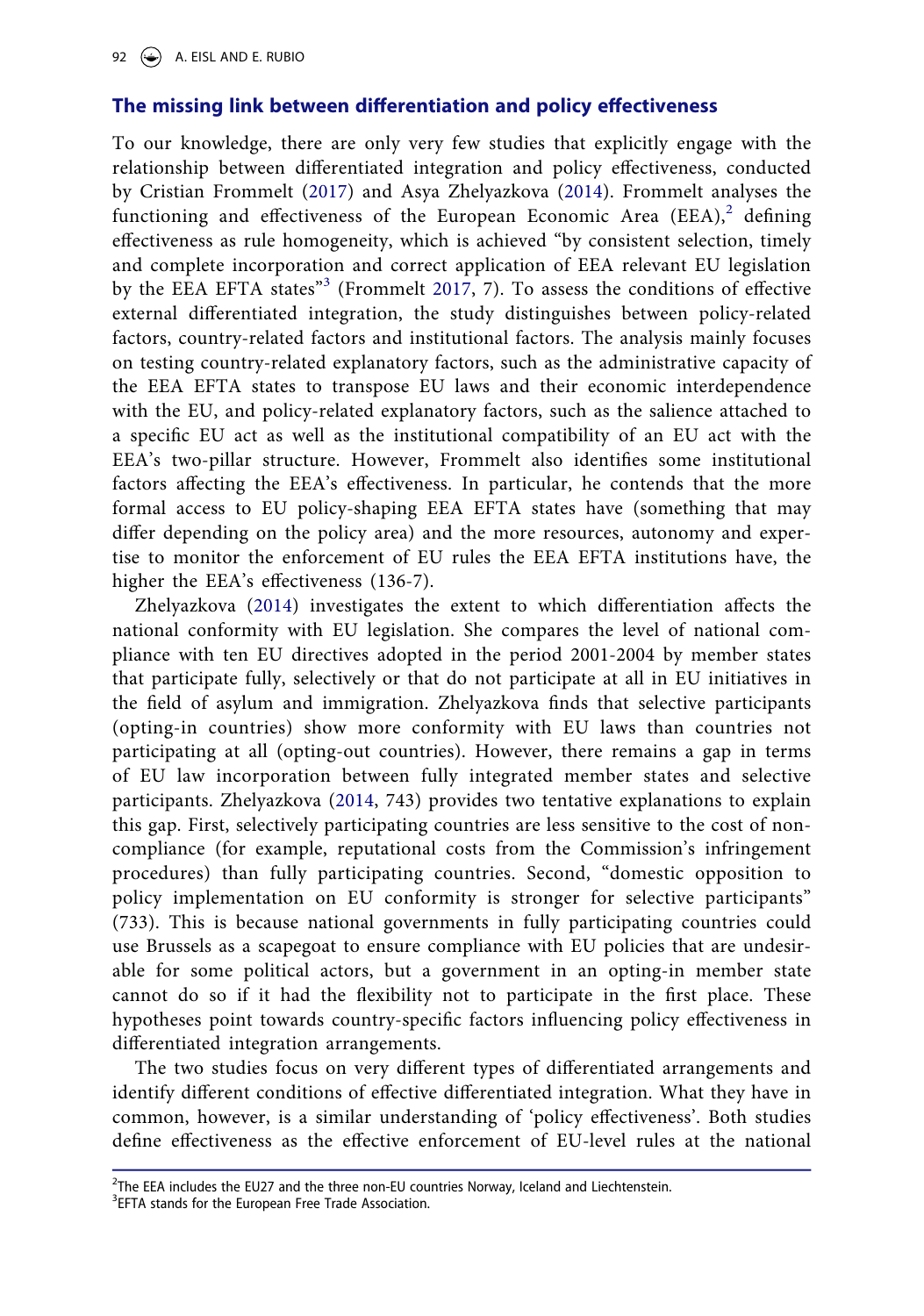level. This definition works well for the EEA and the various arrangements on migration and asylum, but it is too narrow to encompass all the dimensions of today's differentiated integration. Many differentiated organisations have more open-ended and less legalistic goals, such as promoting the exchange of views, fostering mutual learning or coordinating national policies in a 'soft' manner. Even differentiated organisations whose primary goal is to enact and enforce common decisions also play an important role as venues to promote the exchange of views among participants with a view to building up a common vision on shared problems.

## **Beyond goal attainment: towards a more encompassing approach to policy effectiveness**

<span id="page-5-2"></span><span id="page-5-0"></span>Understanding policy effectiveness as the enforcement of commonly adopted decisions assumes that differentiated arrangements respond to commonly agreed, fixed and well-articulated objectives. This vision of policy effectiveness as goal attainment is dominant in the 'new policy design' literature (Peters *et al*. [2018;](#page-18-8) Capano *et al*. [2019;](#page-17-4) Bali *et al*. [2019](#page-17-5)) and inspires most experiment designs in public evaluation. It has the merit of simplicity and is very useful for accountability purposes. However, it is rooted in a rational, functionalist and largely depoliticised conception of the policy process that does not fit well with reality (Le Galès [2020\)](#page-18-9). In particular, a goal-attainment assessment is difficult in cases when the goals are vaguely formulated, contradict each other, carry different meanings to different people or are too large and the necessary trade-offs between multiple goals are not indicated (Vedung [2013](#page-18-10)). As pointed out by B. Guy Peters *et al*. [\(2018\)](#page-18-8), the assumption of a rational and linear policy process is also particularly unfit to the reality of transnational policies, as in the case of EU-level differentiated arrangements. In transnational arenas, the number and type of actors may be extremely diverse, thus giving ground to more goal ambiguity and goal conflict. In many cases, there is no 'ready-made' toolbox of policy instruments to respond to problems. Instrument selection is, therefore, more a process of invention and innovation than about selecting among available tools. Finally, the 'line of command' between designing and implementing global policies is longer, more complex and potentially filled with ambiguity in comparison to that associated with domestic policies.

<span id="page-5-4"></span><span id="page-5-3"></span><span id="page-5-1"></span>Another problem with a strict goal-attainment approach is that it neglects the existence of second-order effects and unintentional consequences of public interventions. In this respect, some authors consider it necessary to adopt a broader approach when assessing the effectiveness of policies, an impact approach that takes account of actual effects rather than intended results (Capano *et al*. [2019](#page-17-4)). When analysing the effectiveness of differentiated arrangements, it is particularly important to be attentive to the potential unintended effects for the EU as a whole. Differentiated policies may create policy inconsistencies with other EU-27 policies or political tensions between 'ins' (countries participating in the arrangement) and 'outs' (non-participating member states). Conversely, they may favour further harmonisation at the EU level. Ellen Vos and Maria Weimer ([2016,](#page-18-11) 35), for example, demonstrate that successful invocations of opt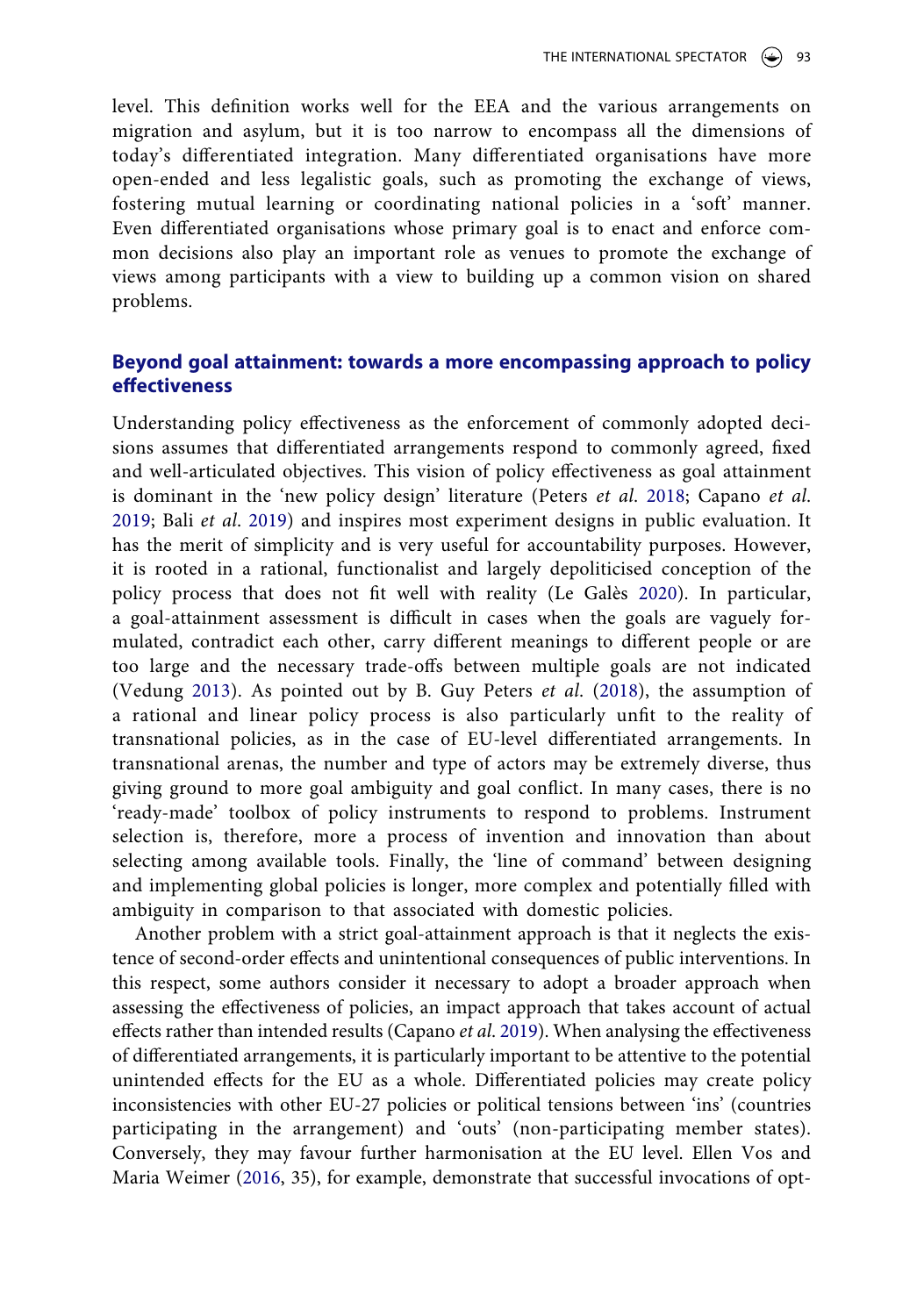outs in the fields of public health and environmental protection have, in some cases, "ultimately triggered a process of further harmonisation at the EU level aiming to remove the regulatory disparities among the Member States".[4](#page-6-0)

<span id="page-6-1"></span>An even broader vision of 'effectiveness' equates it to problem-solving capacity. This approach is frequent in comparative politics and the literature on international regimes. Understood this way, effectiveness becomes a synonym of performance or policy success and assesses the ability of a policy or arrangement to address, mitigate or resolve a given issue that triggered its creation. This broad vision of effectiveness has some advantages. It allows the researcher to judge a policy or arrangement according to different dimensions. Dorina Baltag and Iulian Romanyshyn ([2017\)](#page-17-6), for example, use five indicators to assess the performance of the EU neighbourhood policy related to the input of the policy (relevance, cohesion), the output (effectiveness, impact) and its interaction with an external environment (resilience). Allan McConnell ([2013](#page-18-12)) organises many of these indicators into a three-dimensional assessment matrix, with performance evaluated in programmatic (goal achievement), process (the extent to which the policy is organised and managed in a way to maintain sustainable political coalitions and stakeholders' support) and political terms (the level of public support to the policy).

<span id="page-6-4"></span><span id="page-6-3"></span>Two important ideas stand out from these classifications of indicators and dimensions. The first is that any problem-solving assessment shall combine "more objectiveoriented achievements, with perceptions of whether such achievements deserve the label of 'success'" (McConnell [2013](#page-18-12), 487). The corollary is that the assessment becomes inherently subjective. In effect, any problem-solving analysis is susceptible to "the eye of the beholder problem", meaning that its definition depends on who is conducting the evaluation (Gutner and Thompson [2013,](#page-17-7) 59, cit. in Romanyshyn [2017](#page-18-13), 50). A way of reducing the degree of subjectivity is to compare the performance against some objective points of reference or benchmarks. Drawing on Arild Underdal [\(2002](#page-18-14)), Lavenex and Križić ([2019\)](#page-18-6) propose three benchmarks against which to compare the effectiveness of differentiated arrangements: a status-quo scenario (or "no-regime scenario": Underdal [[2002,](#page-18-14) 9]); a scenario in which the policy would have been developed "without differentiated membership but otherwise with the same institutional characteristics as observed for the differentiated institution" (Lavenex and Križić [2019](#page-18-6), 11); and an "ideal solution scenario" that would reflect most experts' view on "what constitutes the maximum that a particular group of actors can accomplish" (Underdal [2002](#page-18-14), 9).

<span id="page-6-5"></span><span id="page-6-2"></span>A second aspect that characterises a problem-solving analysis is the temporal dimension. As noted by Mallory E. Compton *et al*. [\(2019](#page-17-8)), both goal attainment and public and political perceptions unfold over time. As a result, "for a policy to be classified as completely successful, this level of performance must be sustained even in the case of exogenous contextual changes" (Compton *et al*. [2019](#page-17-8)). This temporal dimension is very relevant to analyse the effectiveness of differentiated arrangements. Differentiated solutions are frequently 'learning-by-doing' solutions. They are initial EU-level attempts at building

<span id="page-6-0"></span><sup>4</sup> Notice that looking at the impact of differentiated policies on the Union as a whole is different from the question of whether a differentiated integration arrangement has centripetal or centrifugal effects (that is, whether it has a tendency to expand and include new members or rather to lose some of its participants). Independently of whether it is a temporary or a permanent solution, a differentiated arrangement will work better if it does not distort the functioning of EU-wide policies and does not create political tensions between participating and non-participating member states and third countries.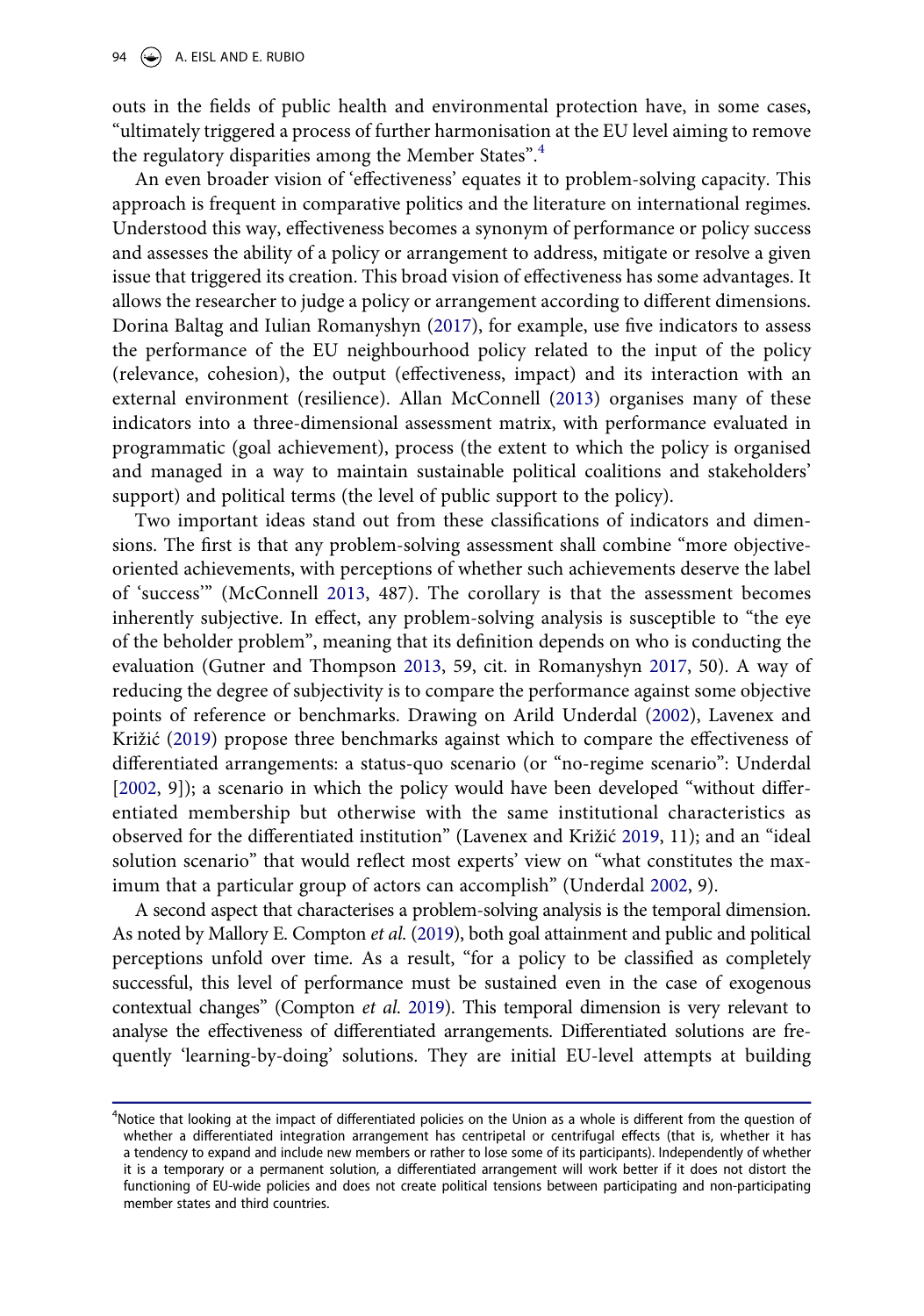a common response in a given policy area. They are also more prone to suffer from changes in the composition of the group of participating countries, affecting in turn the policy preferences and political dynamics within the group. In this respect, it seems particularly pertinent to adopt a diachronic approach to assess whether a given differentiated policy or arrangement maintained its effectiveness over time and was able to adapt to different contexts.

Based on this discussion of different conceptions of effectiveness, in studying differentiation, we suggest moving beyond a goal-attainment definition of effectiveness towards a more encompassing notion that includes elements from both the impact and problem-solving approach to effectiveness. From the impact approach, we borrow the idea that actual effects, also for the EU as a whole, are crucial in evaluating the effectiveness of differentiated policies or arrangements. And from the problem-solving approach, we adopt the argument that effectiveness needs to be evaluated over time, taking into account changing political preferences and contexts.

#### **The effectiveness of differentiation in EU economic policy: empirical insights**

A common finding from the studies on differentiation and policy effectiveness is that the effectiveness of differentiated arrangements cannot be explained by a single factor but results from the interplay of various elements, which we can group as country-specific, policy-related and institutional features. This article aims to explore in particular the role of institutional factors on the performance of differentiated economic arrangements. To this end, we use insights from the three aforementioned empirical studies that analyse the functioning and effectiveness of various differentiated arrangements in the EU energy sector (Franza *et al*. [2021](#page-17-1)), the financial sector (Mack [2020\)](#page-18-5) and in the provision of access to the Single Market to third countries (Eisl [2020](#page-17-2)). These three studies have adopted a more encompassing definition of policy effectiveness, going beyond a goal-attainment approach. They are mostly of an exploratory nature. Based on qualitative methods such as expert interviews and document analyses, they provide tentative explanatory factors – sometimes policy-specific – of the relative success of the differentiated integration arrangements under study.

#### *EU energy policy*

Luca Franza *et al*. [\(2021\)](#page-17-1) assess the effectiveness of three differentiated arrangements operating in the EU energy sector: two inter-state arrangements (the Energy Community and the Pentalateral Energy Forum) as well as a network of sub-national authorities (the Covenant of Mayors). The stated goal of the paper is to assess the extent to which these various arrangements have contributed to the attainment of "the three key EU energy policy goals of affordability (or economic competitiveness), security of supply and sustainability (or decarbonisation)". They do so by collecting information about their performance "through semi-structured interviews with personnel of the three differentiated integration institutions analysed" (4) .

The *Energy Community* is a treaty-based, highly formalised international organisation that involves the EU and most of its eastern and south-eastern neighbours. Its goal is to create a pan-European energy market across borders by promoting the adoption of the energy *acquis communautaire* by non-EU member states. When assessing its functioning and results, the authors conclude that it has been effective in promoting the adoption of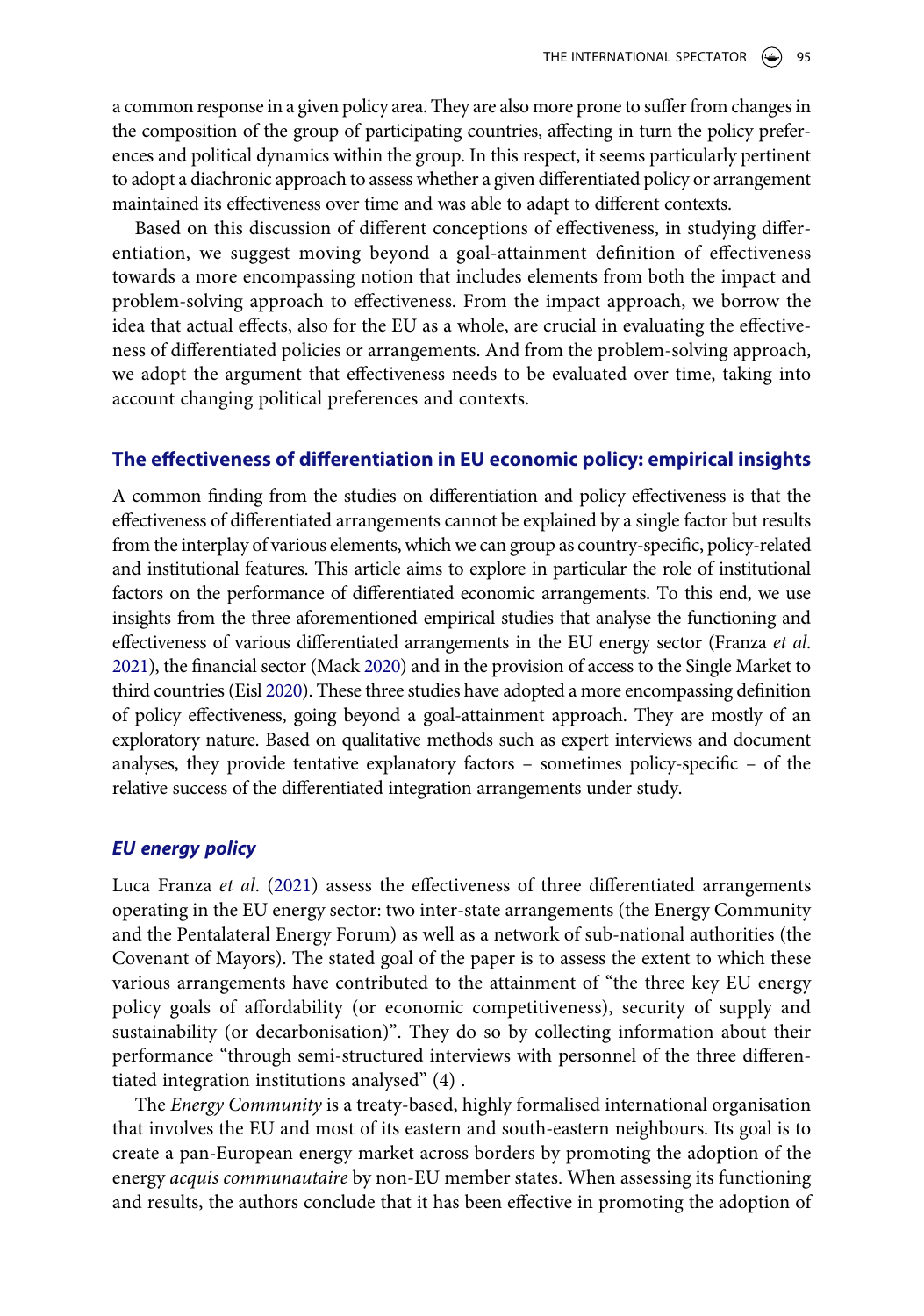the EU energy *acquis* in neighbourhood countries. However, whereas implementation has been highly successful in some areas (for example, EU rules on unbundling in the gas sector, which pushed a major gas reform in Ukraine), progress has been more limited in areas such as anti-trust regulation or decarbonisation legislation. Besides, there is a significant time lag between the adoption of a new EU rule and its transposition by the contracting parties. Finally, Franza *et al*. note that the Energy Community has played a positive role as a venue for dispute resolution between investors and governments in the region.

The *Pentalateral Energy Forum (PEF)* is a 'soft' governance framework for regional cooperation comprising six EU member states (Austria, Belgium, France, Germany, Luxembourg and the Netherlands) plus Switzerland. It aims to promote bilateral cooperation between electricity operators and to facilitate the discussion on cross-border trade issues with a view to enhancing the integration of electricity and gas markets among participating countries. Franza *et al*. consider that the PEF played a key role in achieving north-western European market coupling. They mention several initiatives put forward by the Forum that have favoured market integration, such as the establishment of a central auction point for the transmission of electricity capacity called PRISMA or the creation of a regional service authority that monitors cross-border electricity flows. In addition, they highlight some positive side-effects of the PEF. In particular, "the market coupling model that was implemented in north-western Europe thanks to the PEF later became the standard for electricity market integration between Italy and Slovenia, in central-eastern Europe, in the Iberian Peninsula and in Scandinavia" (13). Besides, the PRISMA capacity booking platform developed by the Forum became standard throughout Europe. At the same time, they highlight the risk that the PEF, over time, may accentuate differences between participating and non-participating countries. This may be particularly a problem for countries sharing borders with central-eastern Europe and the Mediterranean region. According to the authors, "these countries should ensure that their work and progress within the PEF does not result in unbridgeable differences with other neighbouring countries" (14).

The *Covenant of Mayors (CoM*) is a network of European local governments voluntarily committed to cooperate to attain the EU's climate and energy goals. CoM signatories pledge to reduce their  $CO<sub>2</sub>$  emissions by at least 40 per cent, to increase their resilience to the impact of climate change and to take action to alleviate energy poverty. Franza *et al*. consider that the CoM provides a "pathway to function and cooperate in a nonhomogeneous flexible manner that advances EU integration and the pursuit of EU goals" (17). They argue that the fact that participation is entirely voluntary and that implementation is based on tailored plans without negative consequences for those not complying with them facilitated the capacity to attract both large and small towns or villages. They note, however, that local action plans developed under the CoM umbrella are more successful where there is good coordination between signatories of the Covenant and their national governments.

Overall, Franza *et al*. conclude that "[differentiated integration] arrangements with very different degrees of institutionalisation, binding nature of the rules, membership, mandate and so on can all contribute to effectiveness. There is no 'one size fits all' approach in differentiation" (18). In particular, their analysis points out the existence of two different rationales inspiring differentiation in the energy sector, having different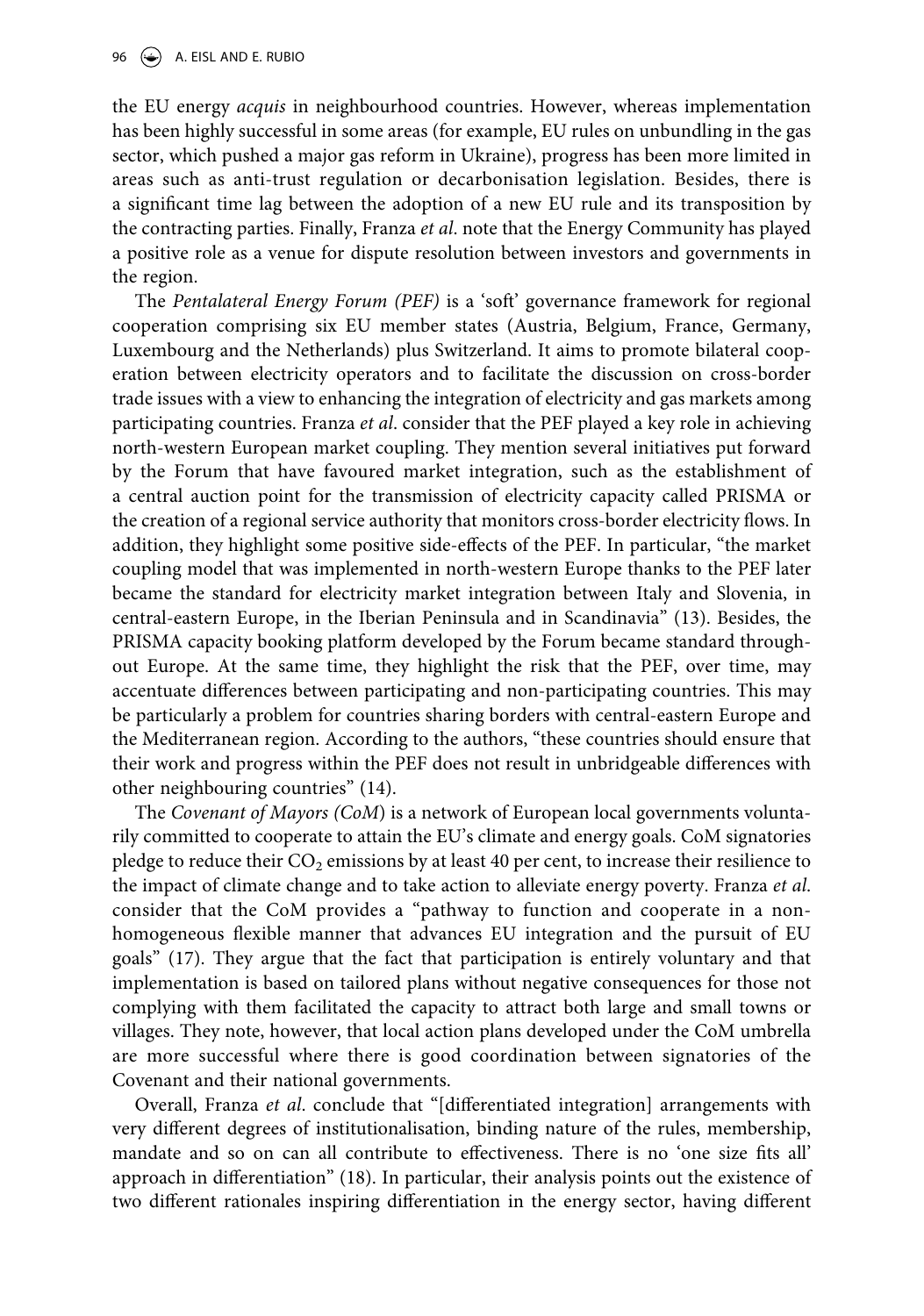institutional requirements. Regional cooperation schemes (such as the Energy Community) aim to enhance coordination among interdependent countries. They have a stronger focus on rule compliance and thus need binding rules and enforcement capacity. Coalitions of the willing (such as the Covenant of Mayors) "emerge from the ambition to incentivise a faster pursuit of EU energy objectives by countries or subnational actors that show higher-than-average levels of ambition". They are likely to be more inclusive and "tend to rely predominantly on soft power and soft law, i.e., attempts to 'lead by example' through persuasion rather than coercive means" (7).

#### *Banking Union*

Sebastian Mack ([2020\)](#page-18-5) analyses the effectiveness of the arrangements and institutions included in the Banking Union. He does so by collecting information from external experts and analysis of official documents and reports. As he argues, whereas the main purpose of the Banking Union project was to break the sovereign-bank nexus among Euro area countries,

the Banking Union was expected to play an integration-deepening role not only within the euro area but also for the EU as a whole. It was essential that the Banking Union did not jeopardise the Single Market; and in fact it was designed to reinforce it and eventually create positive spillover effects in the European integration dynamics (6).

In line with this reasoning, Mack focuses his analysis on whether the creation of the Banking Union has been effective in promoting integration among its members while avoiding distortions in the Single Market.

The Banking Union is currently composed of two main pillars: the bank supervision pillar, based on the *Single Supervisory Mechanism (SSM*), and the bank resolution pillar, based on the *Single Resolution Mechanism* (SRM) which consists of the Single Resolution Board (SRB) and the Single Resolution Fund (SRF). The paper analyses the effectiveness of the two pillars separately. The *SSM* is an EU mechanism managed by the European Central Bank (ECB) that is in charge of supervising all large banks in the participating states of the Banking Union. Mack observes that financial institutions have become safer and sounder since the inception of the SSM: banks built up additional capital to absorb potential losses and improved their asset quality. However, the existence of a single supervisor has not sufficed to completely eliminate the bank-sovereign nexus. In his view, a central reason for the insufficient progress in this regard is that supervision is not as strict as it should be because there is no parallel strong mechanism to deal with failing banks (11). Inside the bank resolution pillar, the *SRB* is an EU-level authority whose task is to draw up plans to wind down failing banks in an orderly manner. Unlike the ECB within the SSM, the SRB does not have direct executive powers over banks and relies on national resolution authorities for the implementation of its decisions. In some circumstances, the SRB can decide on the use of the common fund (SRF) to save banks. Mack notes that the bank resolution pillar has been less successful than the supervisory pillar. Despite the existence of a common set of rules on how to handle bank failures and a new EU resolution authority (the SRB), "in the vast majority of bank failures since 2015, member states ingeniously exploited the loopholes in the legal framework and circumvented the application of bail-in or even the involvement of the SRB" (11).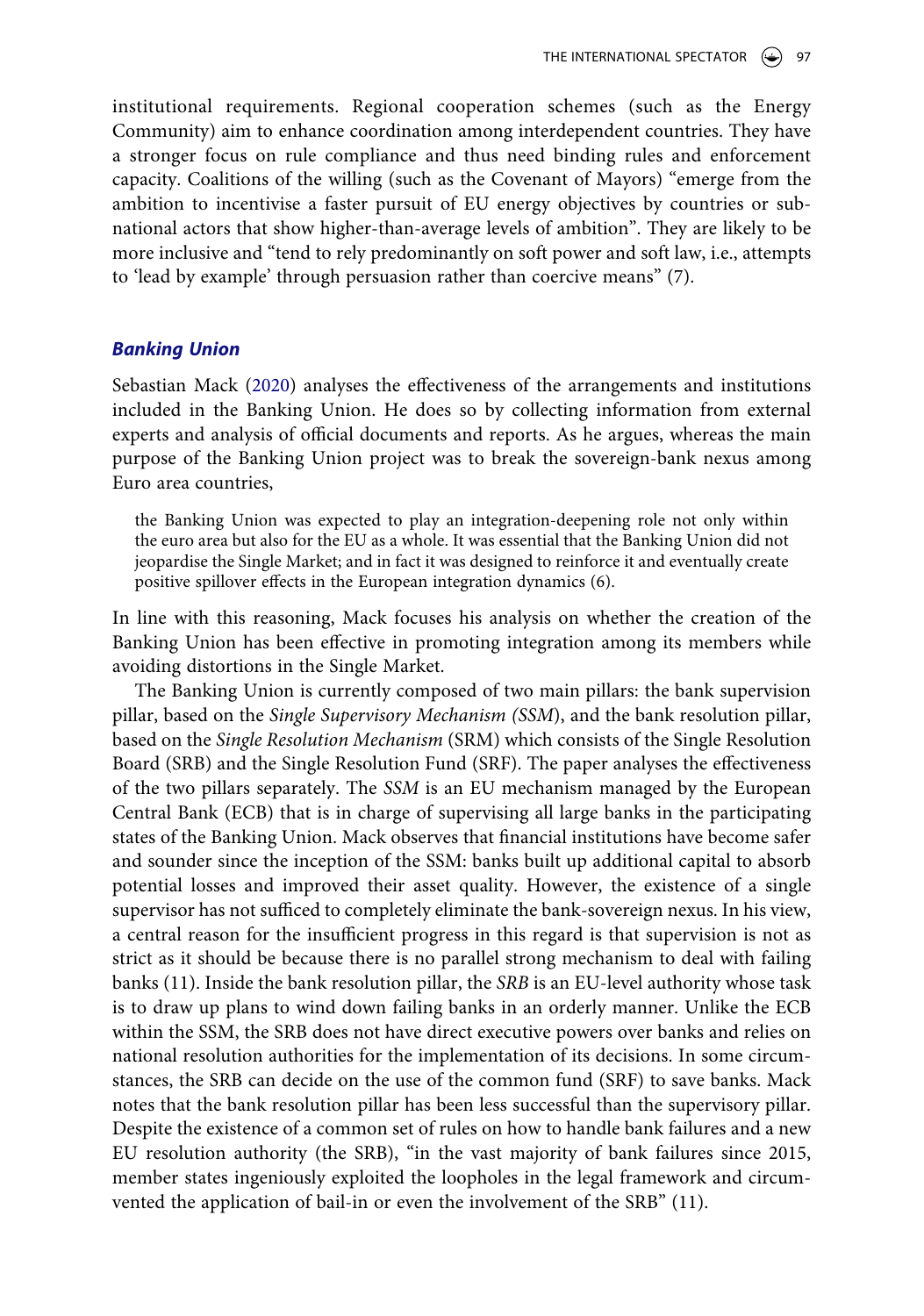Apart from analysing the effectiveness of the two pillars separately, Mack discusses the overall effectiveness of the Banking Union. He draws on Lavenex and Križić [\(2019\)](#page-18-6) to compare the performance of the current Banking Union against a 'hypothetical best solution' that leading experts regard as attaining the desired goals. Since bank supervision and crisis management complement each other, Mack argues, the 'ideal solution' would be to establish a fully fledged bank resolution pillar, with an SRB empowered to directly resolve all large banks under ECB supervision within the SSM without having to rely on national interventions. Despite this modest success in breaking up the banksovereign nexus, Mack concludes that the Banking Union "was successful in containing the euro area sovereign debt crisis" (18). Finally, Mack observes that the Banking Union has been very successful in preserving the integrity of the Single Market. Not only the risk of a two-tier EU bank regulatory and supervisory system has not materialised, but the Banking Union has helped to further integrate the whole EU financial system. According to him, to a certain extent, this has been the result of informal coordination practices between the ECB experts (in charge of the SSM) and experts from the EUwide European Banking Authority (EBA), regularly meeting in different international bodies and policy networks. However, Mack also points out the existence of specific legal safeguards to take account of the interests of non-participating member states, thus preventing the Banking Union from causing distortions in the Single Market. First, both the SSM and SRM regulations contain unity-protection provisions requiring the ECB and the SRB to refrain from any "action, proposal or policy" that would, "directly or indirectly, discriminate against any Member State or group of Member States" (Art. 1 SSM Regulation), "nationality or place of business" (Art. 6 SRM Regulation). Second, the two bodies are obliged to respect the interests of member states participating and not participating in the Banking Union and shall carry out their work "with full regard and duty of care for the unity and integrity of the internal market" (Art. 1 SSM Regulation and Art. 6 SRM regulation). Third, national resolution authorities from non-participating member states take a seat in the SRB's plenary sessions, as well as in any SRB executive session where the crisis management concerns an institution that has subsidiaries or significant branches in non-participating member states. Finally, the EUwide authority in charge of developing common rules for the banking sector – the EBA – applies a "double majority" to ensure the balancing of interests between member states inside and outside the Banking Union (Gren [2014,](#page-17-9) 72). Major decisions are subjected to the qualified majority of all EU-27 member states but also require a simple majority from both participating and non-participating member states in the Banking Union (Art. 44 EBA Regulation).

#### <span id="page-10-0"></span>*Third-country access to the Single Market*

Andreas Eisl ([2020\)](#page-17-2) analyses and compares the effectiveness of various external economic differentiation arrangements – that is, arrangements providing access to the Single Market to third countries. Empirically, Eisl draws on "interviews with representatives of EU and national institutions [. . .] involved in the negotiations and management of different forms of external economic differentiation". He also examined "the main treaties and agreements, negotiation mandates, decisions of joint committees and other types of written documentation" of the various differentiated arrangements (4).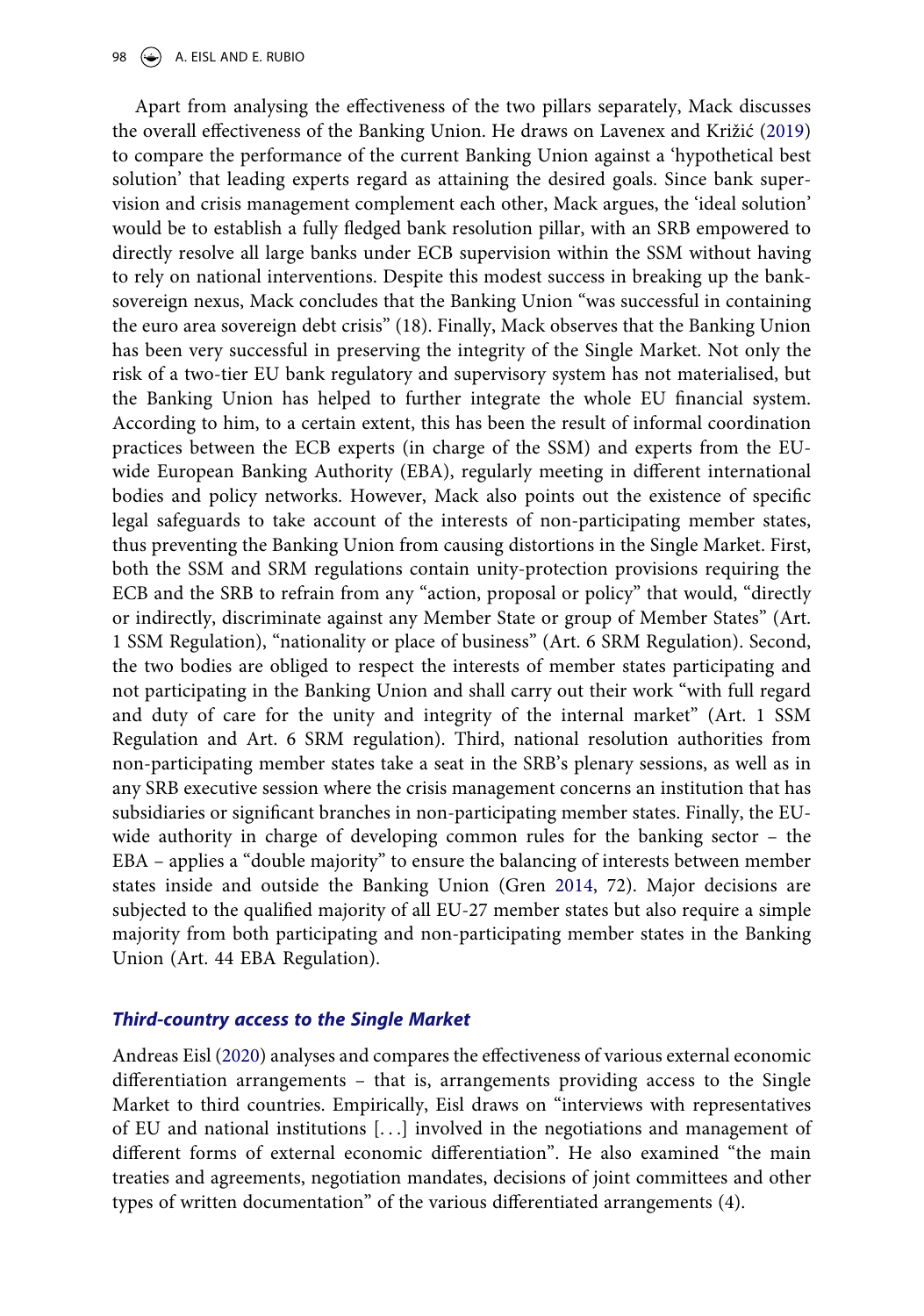The analysed differentiated arrangements include the EEA, the regime of EU-Swiss bilateral agreements, EU Customs Union agreements, Deep and Comprehensive Free Trade Areas (DCFTAs) and Stabilisation and Association Agreements (SAAs) with neighbouring countries, as well as two comprehensive free trade agreements with other developed countries. These different forms of external economic differentiation vary both in their breadth and depth, regarding the covered Single Market policies and the governance frameworks in place. The *EEA* is organised in a two-pillar structure through which Norway, Iceland and Liechtenstein are – with a few exceptions – full members of the European Single Market and also participate in a number of other EU policies. EEA member states have to 'dynamically' integrate the evolving EU *acquis* into their legisla-tion, which is enforced by the EFTA Surveillance Authority and the EFTA Court.<sup>[5](#page-11-0)</sup> While excluded from voting on Single Market rules, Norway, Iceland and Liechtenstein are nevertheless involved in the decision-shaping process. Similarly, the more than 100 different agreements governing the *EU-Swiss economic relationship* provide deep Single Market access for Switzerland. In contrast to the EEA, the complex EU-Swiss bilateral agreements are not governed by an overarching institutional architecture and – for the most part – do neither include dynamic adaptation to the evolving EU *acquis* nor dispute settlement mechanisms to resolve conflicts.[6](#page-11-1) The *EU Customs Unions* with Turkey, Andorra and San Marino provide a more partial access to the Single Market to third countries. They allow for the tariff-free movement of goods between their members, while forbidding them to negotiate their own tariffs with other third countries. In addition, these agreements require the non-EU Customs Unions members to align certain technical goods regulations with the EU *acquis* and to adopt some level playing field obligations, for example, regarding state aid. In institutional terms, EU Customs Unions do not contain any strong dispute settlement mechanisms. *DCFTAs* with Ukraine, Georgia and Moldova, and *SAAs* with six Western Balkans countries<sup>7</sup> equally provide partial access to the Single Market. There is a large degree of variation between these agreements in terms of breadth and depth. Especially DCFTAs can even include dynamic adaptation to the EU *acquis*, but often only in very narrow policy areas. Finally, *comprehensive free trade agreements* that the EU has recently established – for example – with Canada and Japan provide the most limited access to the Single Market to third countries. Nevertheless, they go beyond 'traditional' free trade agreements as they contain more ambitious level playing field obligations but generally lack the institutional means to enforce rule alignment.

All of these arrangements thus provide, to a varying degree, access to (parts of) the Single Market. As Eisl notes, however, it is difficult to analyse and compare their effectiveness as "some are expected to promote alignment to EU legislation in view of future accession, [while] others basically aim at intensifying trade relations" (9). The former objective applies, for example, to the EU Customs Union with Turkey (an EU accession candidate country), the various SAAs with countries from the Western Balkans (Croatia had an SAA with the EU prior to joining it in 2013, while Serbia, Montenegro,

<span id="page-11-0"></span><sup>&</sup>lt;sup>5</sup>These institutions mirror the European Commission and European Court of Justice on the EU's side.  $\frac{60}{100}$  side.

<span id="page-11-1"></span><sup>&</sup>lt;sup>6</sup>With the so-called 'guillotine clause' whereby the EU could terminate several key agreements simultaneously in the case of non-alignment, the EU has nevertheless leverage to keep divergence in the application of Single Market rules limited

<span id="page-11-2"></span>over time.<br><sup>7</sup>Serbia, Bosnia & Herzegovina, Albania, North Macedonia, Montenegro, Kosovo.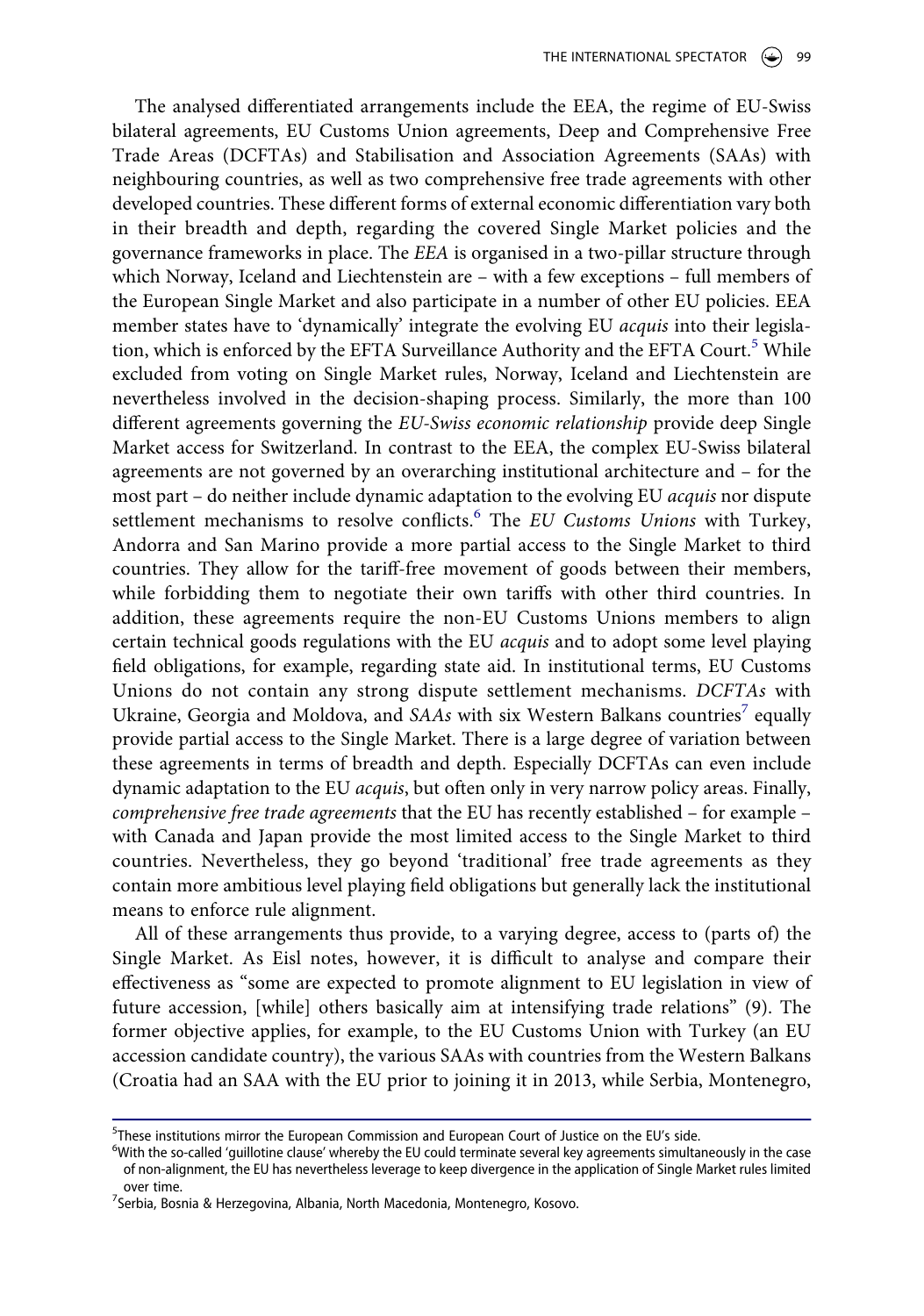Albania and North Macedonia currently have accession candidate status) but also to the agreements with Switzerland, as most bilateral agreements were signed when a future EU accession was not yet 'off the table'. The latter objective is central to the EU Customs Unions with Andorra and San Marino, as well as the different DCFTAs and comprehensive free trade agreements. The EEA does not really have any of these two broader objectives but rather attempts to ensure the homogeneity of the existing quasi-complete integration in the Single Market over time (see Frommelt [2017,](#page-17-3) 4). Given these differences in institutional arrangements and objectives, Eisl attempts to identify a common denominator of effectiveness across all forms of third-country access to the Single Market. According to him, a central objective common to the various agreements is "to foster long-term economic integration and cooperation between the EU and third countries without endangering the functioning of the Single Market" (Eisl [2020,](#page-17-2) 9). He thus defines effectiveness as the capacity to achieve this double objective. The focus on a wide range of differentiated arrangements governing third-country access to the Single Market makes Eisl's empirical analysis inherently comparative, where effectiveness is assessed in relative rather than absolute terms.

Based on this view of effectiveness, Eisl identifies three recurrent weaknesses in many arrangements. First, he argues that the lack of procedures to ensure a dynamic alignment to the EU *acquis* (that is, procedures to continuously update an agreement to new EU legislation), such as in the case of the vast majority of EU–Swiss bilateral agreements, undermines the effectiveness of agreements in the long run. This results from the fact that "the legal foundations of the Single Market themselves are constantly evolving, which can lead to growing divergences and loss of homogeneity between the EU and the respective third country if no counteractions are taken" (10). In contrast, Eisl's analysis suggests that the EEA, with its various procedures and institutions for ensuring dynamic alignment, is better suited to be effective over time.

Second, Eisl points out that arrangements based on complex and fragmented governance frameworks and lacking mechanisms for uniform interpretation and implementation (via common interpretation by the European Court of Justice or a dispute settlement mechanism) "might lead to varying interpretations of Single Market rules across different policy fields, threatening the homogeneity of the market inside and across different forms of external economic differentiation" (Ibid.). The more than 100 EU–Swiss bilateral agreements as well as the DCFTA with Ukraine are mentioned as deficient examples in this respect.

Furthermore, Eisl notes that well-functioning arrangements should be based on a fair balance between the depth of granted access to the Single Market and the regulatory, institutional and financial obligations in return. Perceived disequilibria between rights and obligations in the access to the Single Market granted to third countries could, on the one hand, undermine the support for the Single Market among member states themselves (potentially leading to attempts to circumvent certain Single Market rules, to lobby for opt-outs or even to leave the EU in the hope of more favourable conditions). On the other hand, they can also destabilise the various existing agreements with third countries for access to the Single Market, with the EU or third countries attempting to renegotiate less favourable arrangements. In the latter case, however, the exact equilibria also depend "on broader economic and political objectives for the EU and the respective third countries, such as EU membership" (11). When the prospect of EU membership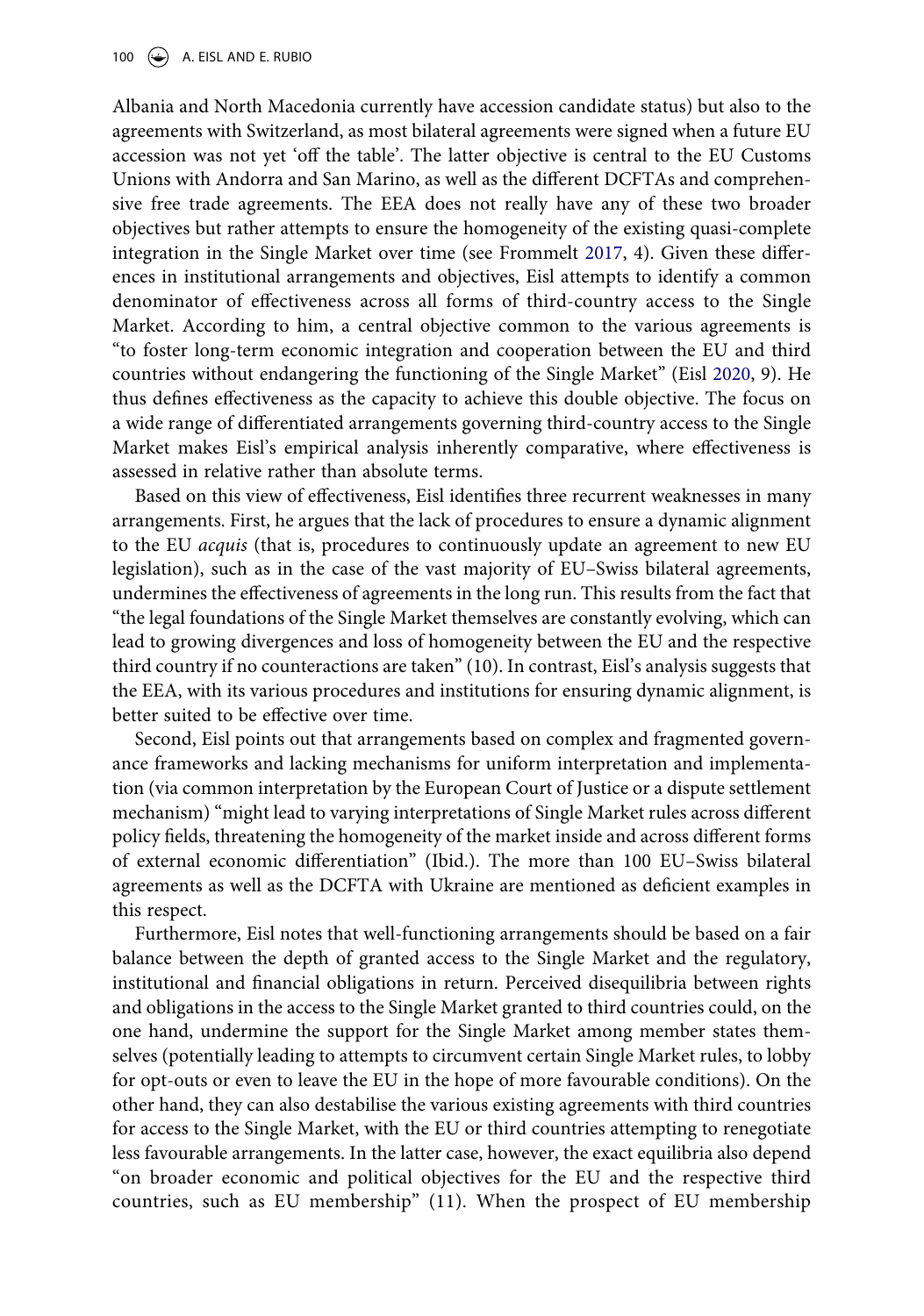disappears, this can lead to a perceived disequilibrium between previously agreed rights and obligations. "If not addressed, these evolutions can potentially endanger long-term economic integration and cooperation" (Ibid.). Key examples of such a situation are Turkey's membership in the EU Customs Union as well as the EU-Swiss bilateral agreements. In the first case, Turkey's disadvantageous position in the EU Customs Union was originally counterbalanced by the prospect of EU accession, which has since basically vanished. As a response, the functioning of the agreement has been partially undermined by the Turkish side. In the second case, the uncertainty of a later EU accession by Switzerland allowed the Swiss side to negotiate a complex system of Single Market access which the EU increasingly deemed as cherry-picked, especially since the Swiss side officially abandoned its ambitions to become to an EU member later. Consequently, the EU has sought to renegotiate the EU-Swiss bilateral agreements towards a unified governance framework, a dynamic adaptation to the evolving EU *acquis* and a potent dispute settlement mechanism.

Finally, Eisl notes that disequilibria between rights and obligations in various degrees of third-country access to the Single Market can not only affect the functioning of a specific form of agreement but can also develop side-effects on the effectiveness of other agreements. Swiss and Norwegian observers, for example, were following the Brexit negotiations closely. According to Eisl, should the EU have granted the United Kingdom a deep preferential access to the Single Market, this would have undermined the support for existing arrangements, increasing the perception of a relative disequilibrium between rights and obligations. To address the risks of perceived absolute or relative disequilibria of rights and obligations between the EU and the participants of a specific arrangement regarding third-country access to the Single Market, this should include in-built procedures for renegotiating the objectives of the agreement in light of changing political circumstances.

# **The influence of institutions on the effectiveness of differentiated arrangements**

The discussion of the three empirical studies on differentiated arrangements in the EU energy sector, Banking Union and third-country access to the Single Market highlighted the extent to which these arrangements are effective and which factors might influence their (lack of) effectiveness. Comparing the findings, especially institutional factors seem to matter in a consistent fashion across differentiated arrangements in the EU economic policy field. Focusing on these institutional factors to explain effectiveness, we can derive three tentative hypotheses, potentially generalisable to other areas of differentiated integration.

### *Fit between institutional design and policy objectives*

A first tentative hypothesis that we can draw from our analysis, mainly based on the work of Franza *et al*. [\(2021\)](#page-17-1), is that different differentiated arrangements may require specific types of institutional set-up, more institutionalised and binding in some cases and more informal and flexible in others. This qualifies the hypothesis formulated by Lavenex and Križić ([2019\)](#page-18-6) that considers differentiated arrangements with a strong regulatory dimension more likely to ensure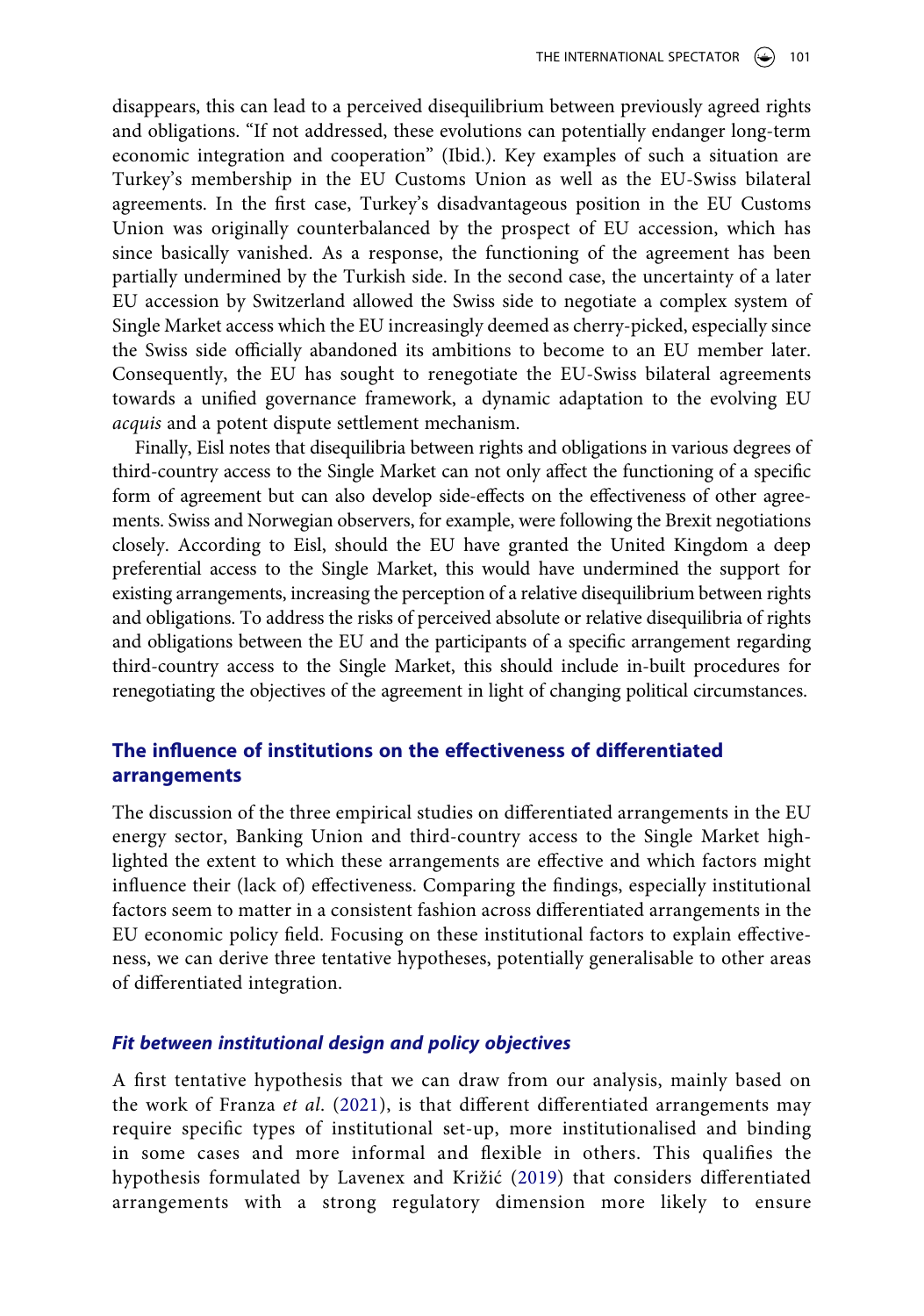effectiveness because of their capacity to ensure members' compliance with agreed rules. As Franza *et al*. show, a stringent institutional set-up, with binding rules and enforcement capacity, is crucial for treaty-based energy cooperation schemes such as the Energy Community, but is not necessary, and probably not well suited, for a bottom-up differentiation initiative such as the Covenant of Mayors, in which participants want to lead by example through ambitious policies and where broad diffusion of innovation is key. For this latter type of differentiated arrangements, the institutional design needs to be shaped in a way that allows actors to maximise innovation and provide fora in which newly acquired knowledge can be shared and discussed in an inclusive manner (Tortola and Couperus [2020\)](#page-18-4). At the national level, Important Projects of Common European Interest (IPCEIs) are a recent form of differentiation in the EU economic policy field that also tends to move in this direction, providing exceptions from competition rules for participating member states and their companies to achieve common EU objectives such as decarbonisation (European Commission [2021](#page-17-10)). This highlights that particularly those differentiated integration arrangements whose objectives are experimentation and policy-learning can benefit from a less institutionalised and more inclusive approach. Where rule compliance is a key objective, instead, the capacity of actors is more important, which should lead to a more reduced set of participating countries, as evidenced by the studies on Banking Union and third-country access to the Single Market.

#### <span id="page-14-0"></span>*Institutional provisions to prevent or mitigate negative side effects*

The second tentative hypothesis developed in this study is that differentiated arrangements tend to be more effective when they include institutional mechanisms to address potential negative side effects on the EU as a whole. In this regard, particularly the paper by Mack ([2020\)](#page-18-5) on the Banking Union provides useful insights. A common concern among member states about differentiated arrangements in economic policy is that they could undermine the integrity of the Single Market and run against the interests of nonparticipating EU countries. Mack's analysis, however, shows that this is not the case for the Banking Union, as its institutional set-up includes several legal safeguards to rule out discriminatory actions against specific countries or groups of countries, to ensure the inclusion of non-participating member states in relevant meetings and to require support from countries outside of the Banking Union for important decisions. Institutional provisions to prevent or mitigate negative effects may also be relevant for other types of internal differentiation arrangements. Franza *et al*. ([2021](#page-17-1), 17), for example, find that the design of the Pentalateral Energy Forum may threaten its effectiveness, as its integration dynamics tend to accentuate differences between participating and nonparticipating member states. Here, the institutional set-up of the Banking Union could provide a template for provisions that could help prevent or mitigate negative side effects of differentiation for the EU as a whole.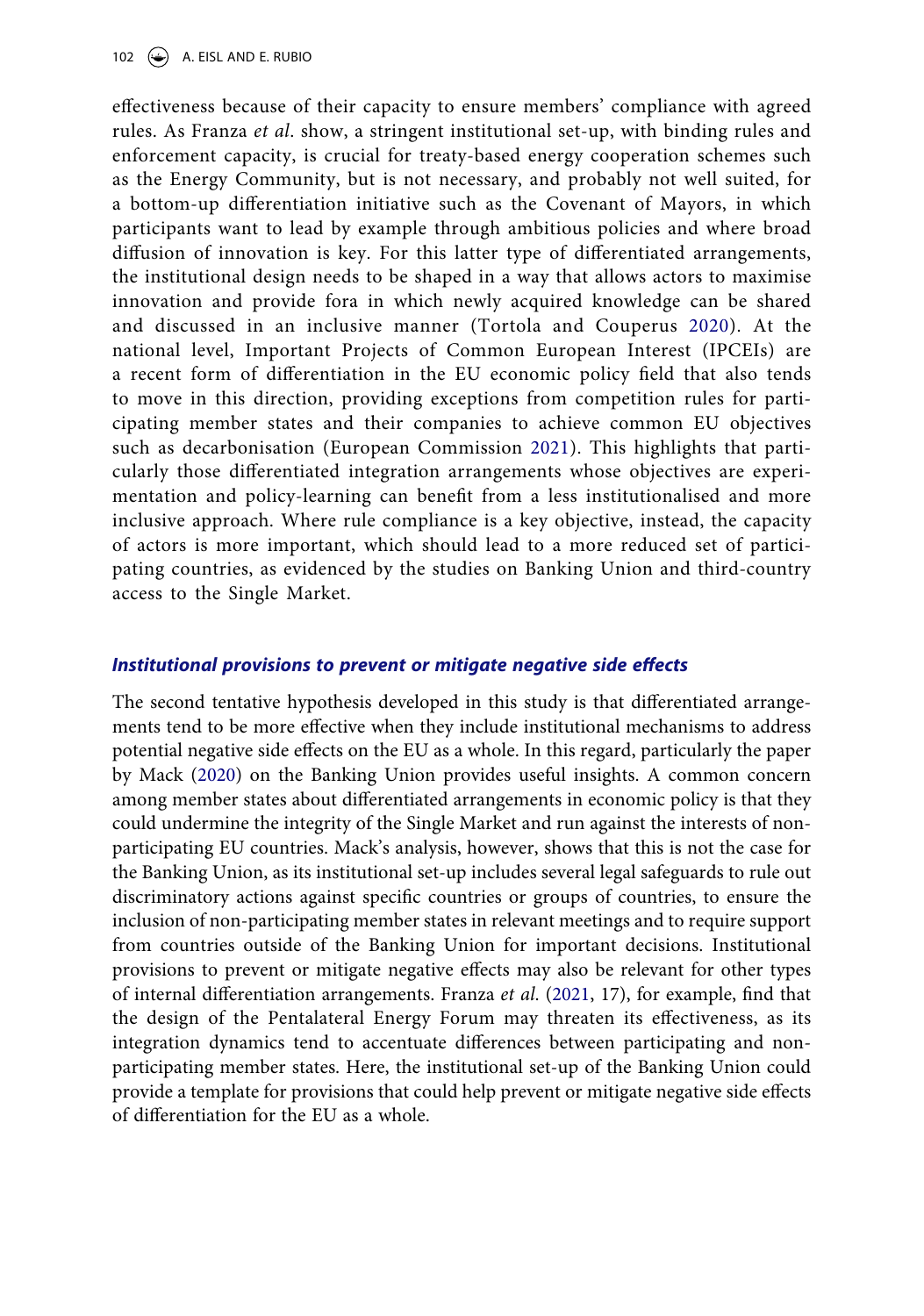#### *Adaptable governance frameworks*

<span id="page-15-1"></span>The third tentative hypothesis derived from our analysis is that the effectiveness of differentiated arrangements depends on their adaptability over time to avoid institutional drift<sup>8</sup> and to incorporate improvements based on a learning process through policy feedback (Compton *et al*. [2019,](#page-17-8) 124). The differentiated arrangements studied in Eisl's ([2020\)](#page-17-2) analysis on thirdcountry access to the Single Market are particularly suited for making this type of arguments, as many of them have existed for more than twenty years, while the Banking Union and the arrangements in the EU energy sector are more recent. In addition, the constantly evolving EU *acquis*, changes in regional and global economic conditions, and changing political preferences among member states and third countries regarding EU enlargement pose constant challenges to the effectiveness of the various differentiated arrangements granting access to the Single Market, providing a particularly rich background for studying how well they work over time. Agreements that do neither include mechanisms for the dynamic integration of the EU regulatory environment nor contain mechanisms to adapt their objectives and instruments to changing circumstances tend to be considered ineffective or can even be actively rendered ineffective by at least one of the agreement partners by allowing institutional drift to occur (Hacker [2005](#page-17-11)). Eisl's study highlighted this phenomenon especially for the case of the EU-Swiss bilateral agreements and the EU Customs Union with Turkey. The static institutional designs of these differentiated arrangements made it difficult to adapt them to changing political preferences regarding EU accession, rendering them ineffective to a certain extent. To improve policy effectiveness, the institutional frameworks of differentiated integration arrangements should thus include mechanisms that allow for flexibility and adaptation over time to deal with changing political or economic circumstances. For differentiated integration arrangements that are more focused on mutual learning or policy experimentation (such as the Covenant of Mayors), the adaptability to changing circumstances and political preferences is to a certain extent already built into their less institutionalised bottom-up approach to policymaking. Such flexible arrangements are more protected from institutional drift as actors preferring the status quo cannot block other participating actors from, for example, experimenting with policies.

#### **Conclusion**

This article started with the observation that there has been a lack of interest in studying the effectiveness of EU differentiated arrangements, a surprising fact given the permanent nature of most differentiated arrangements. It subsequently pointed out that the few existing works studying effectiveness in differentiation have, so far, applied a narrow approach to effectiveness as goal attainment. We discussed the shortcomings of such a definition in comparison to an impact or a problem-solving approach to effectiveness, highlighting the need to move towards a more encompassing definition. This definition takes into account actual effects of differentiation for the EU as a whole rather than focusing only on intended results, and pays attention to the effectiveness of differentiated arrangements over time, constantly challenged

<span id="page-15-0"></span><sup>&</sup>lt;sup>8</sup>As Wolfgang Streeck and Kathleen Thelen ([2005](#page-18-15), 24) put it, "institutions require active maintenance; to remain what they are they need to be reset and refocused, or sometimes more fundamentally recalibrated and renegotiated, in response to changes in the political and economic environment in which they are embedded". Institutional drift can occur, if such 'tending' does not take place.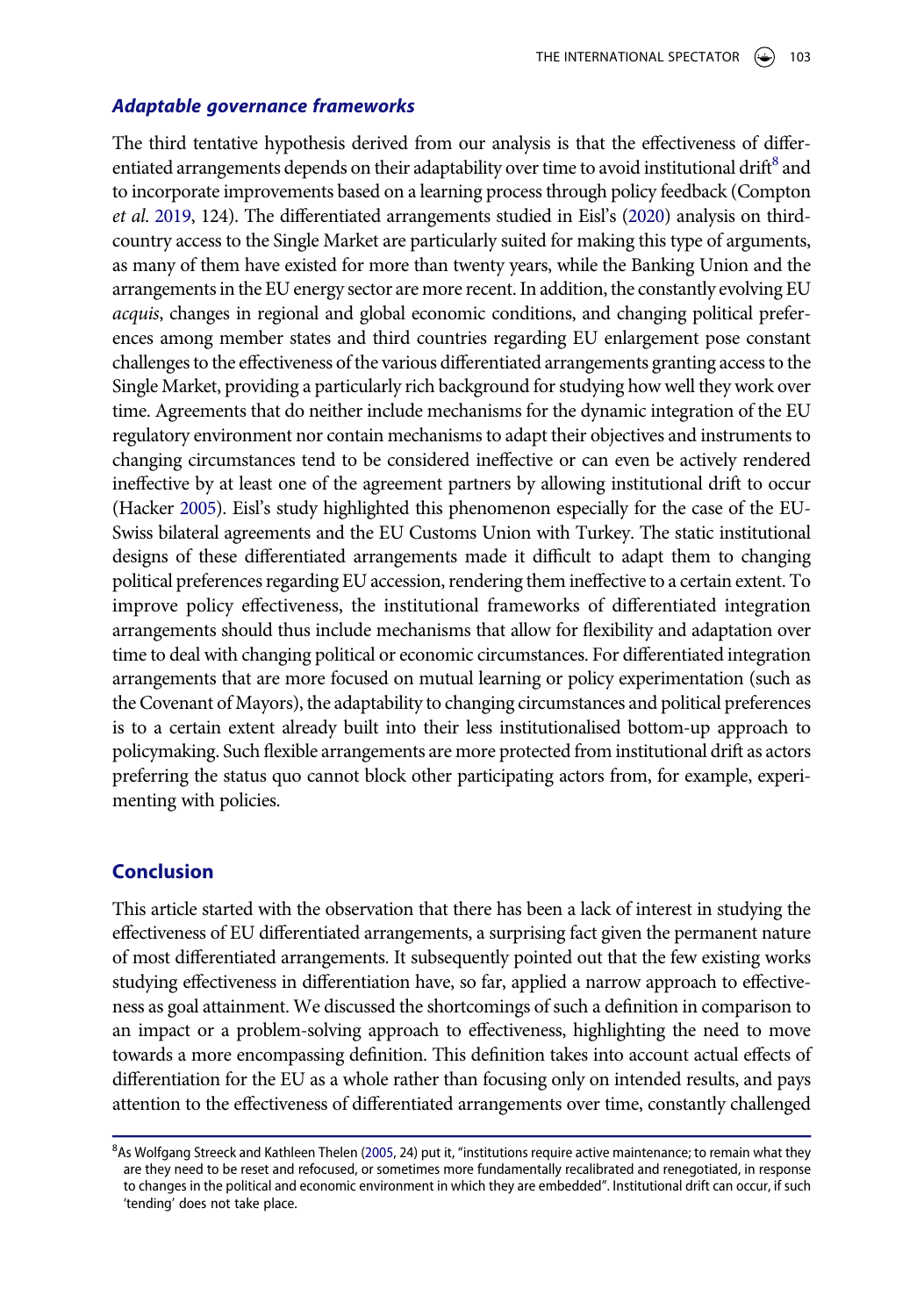by changing economic conditions and political preferences. In the empirical part, we then studied the effectiveness of differentiated arrangements in EU economic policy based on three studies conducted in the framework of the EU IDEA research project. These papers share an approach to effectiveness going beyond goal attainment and include the EU energy sector, the Banking Union and the provision of access to the Single Market to third countries.

Based on our analysis of the various differentiated arrangements in these three policy areas, this article derived three tentative hypotheses regarding the influence of institutional factors on their effectiveness. First, the effectiveness of a specific institutional set-up depends on the concrete objectives of a differentiated arrangement. Effectiveness is not necessarily related to the degree of institutionalisation or formalisation. Instead, it crucially depends on how much the institutional design fits with the policy goals of the organisation. These goals can be the implementation of some common EU rules or the adoption and enforcement of joint decisions, but can also be the exchange of information and the promotion of mutual learning on how to address a common problem. Second, differentiated arrangements are more effective when they include specific provisions to prevent or mitigate potential negative side effects to non-participating member states. Third, the adaptability of governance frameworks is key to ensuring policy effectiveness over time. Institutional mechanisms that facilitate adjustment in the face of changing economic conditions and political preferences are better suited to avoid 'institutional drift'.

As this study is largely of an exploratory nature, the discussion of a few points of caution and potential caveats are in order. First, the presented hypotheses should be considered preliminary, as they were formulated in an inductive manner based on empirical materials collected in a limited number of case studies. Second, the different hypotheses might be more relevant for differentiated arrangements in specific policy areas and with specific objectives. For example, the role of adaptable governance frameworks in ensuring effectiveness over time might be more crucial for arrangements where rule compliance is important for achieving their policy objectives. Third, as our analysis has focused on explaining the effectiveness of already existing differentiated integration arrangements, it is more limited in understanding why specific institutional designs were chosen in the first place and whether the factors determining their initial institutional setup make it difficult to modify them in line with our proposed hypotheses. Further research should thus investigate the context conditions which allow implementing institutional frameworks that favour policy effectiveness in differentiated integration arrangements. Finally, whether our tentative hypotheses might be applicable to differentiated arrangements beyond the economic policy field remains an open question at this stage, even if recent research, for example by Giovanni Grevi *et al*. [\(2020,](#page-17-12) 3) in the area of EU foreign policy, seems to suggest this to be the case. Follow-up research to test these hypotheses on other differentiated arrangements in EU economic policy and in other policy fields will help to further refine the arguments developed in this article.

### <span id="page-16-0"></span>**Acknowledgments**

This article, as well as the Special Issue in which it is included, is one of the outputs of research conducted in the framework of the EU IDEA research project – Integration and Differentiation for Effectiveness and Accountability – which received funding from the European Union's Horizon 2020 research and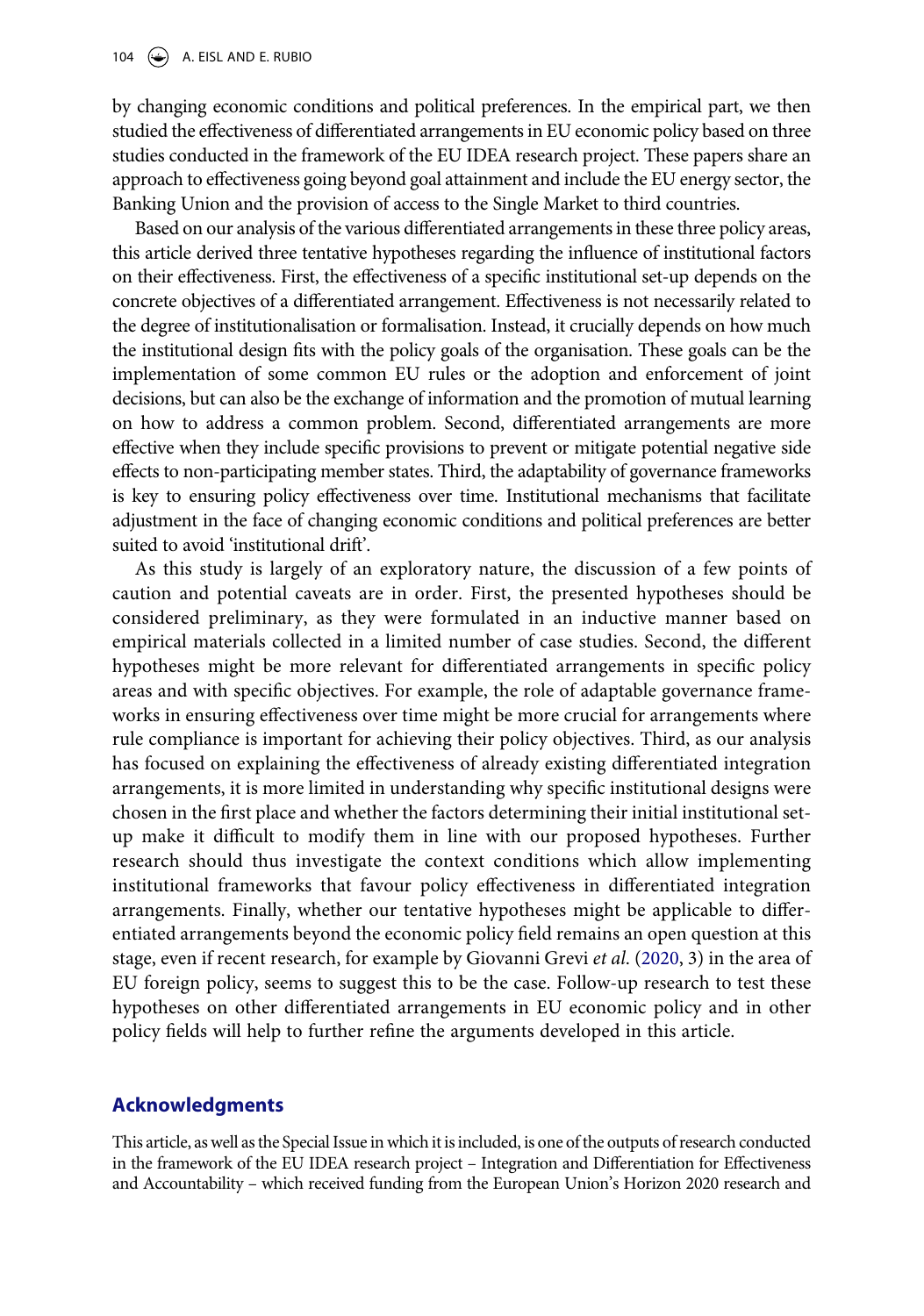innovation programme under grant agreement no. 822622. This article, and the Special Issue as a whole, reflect only the views of the authors, and the European Commission is not responsible for any use that may be made of the information it contains.

### **Notes on contributors**

*Andreas Eisl* is Research Fellow on European Economic Policy at the Jacques Delors Institute and Doctoral Fellow at Sciences Po, both in Paris, France.

*Eulalia Rubio* is Senior Research Fellow on European Economic Policy at the Jacques Delors Institute, Paris, France. Email: rubio@delorsinstitute.eu; Twitter: [@eulaliarubio](https://twitter.com/eulaliarubio)

## **References**

- <span id="page-17-5"></span>Bali, Azad Singh, Capano, Giliberto, and Ramesh, M. [2019](#page-5-0). Anticipating and Designing for Policy Effectiveness. *Policy and Society* 38 (1): 1–13.
- <span id="page-17-6"></span>Baltag, Dorina, and Romanyshyn, Iulian. [2017.](#page-6-1) The Challenge of Analysing the Performance of the European Neighbourhood Policy. In Tobias Schmacher, Andreas Marchetti and Thomas Demmelhuber, eds. *The Routledge Handbook on the European Neighbourhood Policy*: 39–49. London: Routledge.
- <span id="page-17-4"></span>Capano, Giliberto, Howlett, Michael, Ramesh, M, and Virani, Altaf. [2019](#page-5-1). *Making Policies Work: Firstand Second-order Mechanisms in Policy Design*. Cheltenham-Northampton (MA): Edward Elgar.
- <span id="page-17-8"></span>Compton, Mallory E., Luetjens, Joannah, and 't Hart, Paul. [2019](#page-6-2). Looping to Sucess (and Failure): Second-order Mechanisms and Policy Outcomes. In Gilberto Capano, Michael Howlett, M Ramesh, and Altaf Virani, eds. *Making Policies Work: First- and Second-order Mechanisms in Policy Design*: 191–210. Cheltenham-Northampton (MA): Edward Elgar.
- <span id="page-17-2"></span>Eisl, Andreas. [2020](#page-3-1). External Differentiation in Access to the Single Market: Effectiveness, Accountability and Political Unity. *EU IDEA Policy Paper* No. 9. [https://euidea.eu/wp-content](https://euidea.eu/wp-content/uploads/2020/10/euidea_pp_9.pdf) [/uploads/2020/10/euidea\\_pp\\_9.pdf](https://euidea.eu/wp-content/uploads/2020/10/euidea_pp_9.pdf) .
- <span id="page-17-10"></span>European Commission. [2021](#page-14-0). Communication from the Commission – Criteria for the Analysis of the Compatibility with the Internal Market of State Aid to Promote the Execution of Important Projects of Common European Interest. C(2021) 8481 final. 25 November. [https://ec.europa.eu/](https://ec.europa.eu/competition-policy/document/download/451653c4-47cc-45a3-ac0e-04ece019e38c_en) [competition-policy/document/download/451653c4-47cc-45a3-ac0e-04ece019e38c\\_en.](https://ec.europa.eu/competition-policy/document/download/451653c4-47cc-45a3-ac0e-04ece019e38c_en)
- <span id="page-17-1"></span>Franza, Luca, Sánchez Margalef, Héctor, and Bianchi, Margherita. [2021.](#page-3-2) Differentiated Integration in the Energy Sector and Its Contribution to the European Goals of Affordability, Security of Supply and Sustainability. *EU IDEA Policy Paper* No. 12. [https://euidea.eu/wp-content/uploads/](https://euidea.eu/wp-content/uploads/2021/02/euidea_pp_12.pdf) [2021/02/euidea\\_pp\\_12.pdf](https://euidea.eu/wp-content/uploads/2021/02/euidea_pp_12.pdf).
- <span id="page-17-3"></span>Frommelt, Christian. [2017](#page-4-2). In Search of Effective Differentiated Integration: Lessons from the European Economic Area (EEA). *DISS. ETH* No. 24287. PhD Diss. ETH Zurich. [https://doi.org/](https://doi.org/10.3929/ethz-b-000217923) [10.3929/ethz-b-000217923](https://doi.org/10.3929/ethz-b-000217923).
- <span id="page-17-9"></span>Gren, Jakub. [2014](#page-10-0). Integration through Differentiation: Uneasy Relations of the (Banking) Single Market and Banking Union. *Studia Diplomatica* 67 (2): 69–83.
- <span id="page-17-12"></span>Grevi, Giovanni, Morillas, Pol, Soler i Lecha, Eduard, and Zeiss, Marco. [2020.](#page-16-0) Differentiated Cooperation in European Foreign Policy: The Challenge of Coherence. *EU IDEA Policy Paper*  No. 5. [https://euidea.eu/wp-content/uploads/2020/08/euidea\\_pp\\_5.pdf.](https://euidea.eu/wp-content/uploads/2020/08/euidea_pp_5.pdf)
- <span id="page-17-7"></span>Gutner, Tamar, and Thompson, Alexander. [2013](#page-6-3). The Performance of International Organisations. In Knud E. Jørgensen and Katie V. Laatikainen, eds. *Routledge Handbook on the European Union and International Institutions*: 55–70. London: Routledge.
- <span id="page-17-11"></span>Hacker, Jacob S. [2005.](#page-15-1) Policy Drift: The Hidden Politics of US Welfare State Retrenchment. In Wolfgang Streeck and Kathleen Thelen, eds. *Beyond Continuity. Institutional Change in Advanced Political Economies*: 40–82. Oxford: Oxford University Press.
- <span id="page-17-0"></span>Kölliker, Alkuin. [2001.](#page-2-1) Bringing Together or Driving Apart the Union? Towards a Theory of Differentiated Integration. *West European Politics* 24 (4): 125–51.